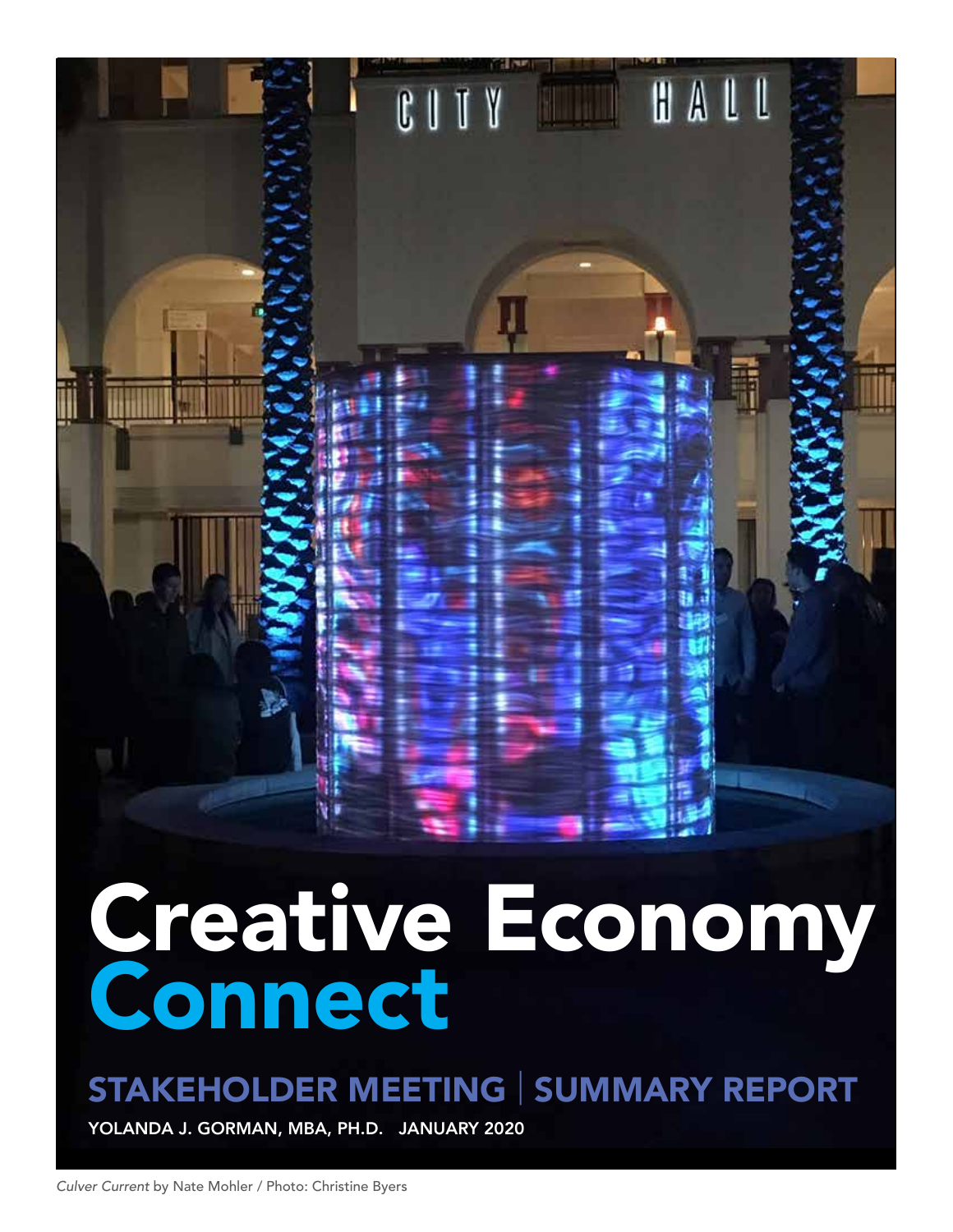# EXECUTIVE SUMMARY



The Actors' Gang / Photo: Ashley Randall

The landmark 2017 CREATIVE ECONOMY REPORT OF CULVER CITY recognized the significant contributions of creative industries to our city's economic vitality, competitiveness and recent growth at a rate faster than nearly every other local economy in Los Angeles County, including the City of Los Angeles. Even more encouraging, our Creative Economy has produced a multiplier effect in which our existing base is attracting new creative businesses at an exceptional rate, thereby growing our local workforce and the amount of revenue they generate.

To better understand the specific ways Culver City can continue to support and strengthen its creative ecosystem, and appropriately diversify it for optimal long-term sustainability and competitiveness, the City Council and Cultural Affairs Commission sought recommendations from many of the creative industry stakeholders identified in our Creative Economy Report.

A one-day meeting convened in July 2019, brought together over 30 individuals representing a range of creative industries from large corporations to startups and small-to-mid size businesses, education institutions, artists and arts organizations, and City departments to address key questions about their contributions and needs. Within this were prominent leaders in digital media, film and entertainment, architecture and interior design, marketing and communication, branded content, theatre and the arts, and creative co-working, to name just a few.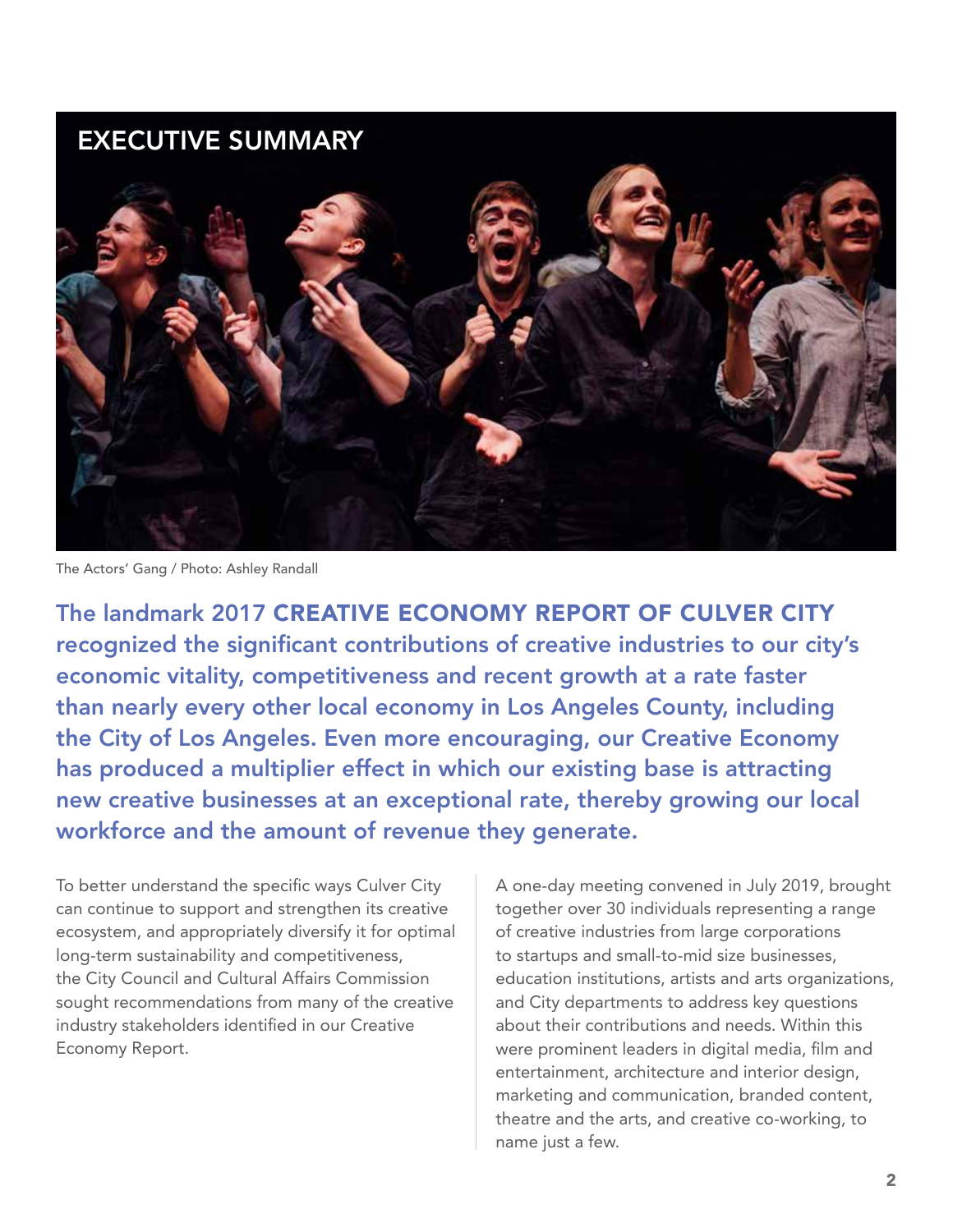Using the World Café approach, which brings people together to discuss issues that matter, our participants met to consider:

#### • The contributions that our creative industries make to the city's economy

#### • The needs our creative industries have to increase or sustain their contributions

#### • Specific challenges and barriers faced by creative industries

While the day-long session and subsequent followup conversations unearthed a wealth of ideas and perspectives, the dominant theme connecting them was the concept of *interdependence*.

Each stakeholder expressed a critical understanding that a robust Creative Economy does not operate in silos, or when a dominant player controls the playing field. Rather, its success depends on creating and nurturing a **dynamic**, open environment where each participant is encouraged to connect, engage, network, share and gain perspective from each other, regardless of their size, profitability or area of expertise. This falls in line with how creativity itself flourishes when there is constant interchange and community, and our stakeholders consistently cited this as a key component for attracting new creative enterprises, and creating deeper anchors for those already here.

An extension of interdependence was **equal** opportunity. Given the increased presence of large corporations in Culver City, concern was expressed about their influence on City attention and investment, as well as tangential effects that could prevent entrepreneurs and startups from gaining a foothold. Limiting opportunities for smaller organizations and startups could result in making our Creative Economy shallow, less competitive, and less resilient to national, regional or industryspecific downturns.



Steven Ehrlich & Patricia Rhee, Ehrlich Yanai Rhee Chaney Architects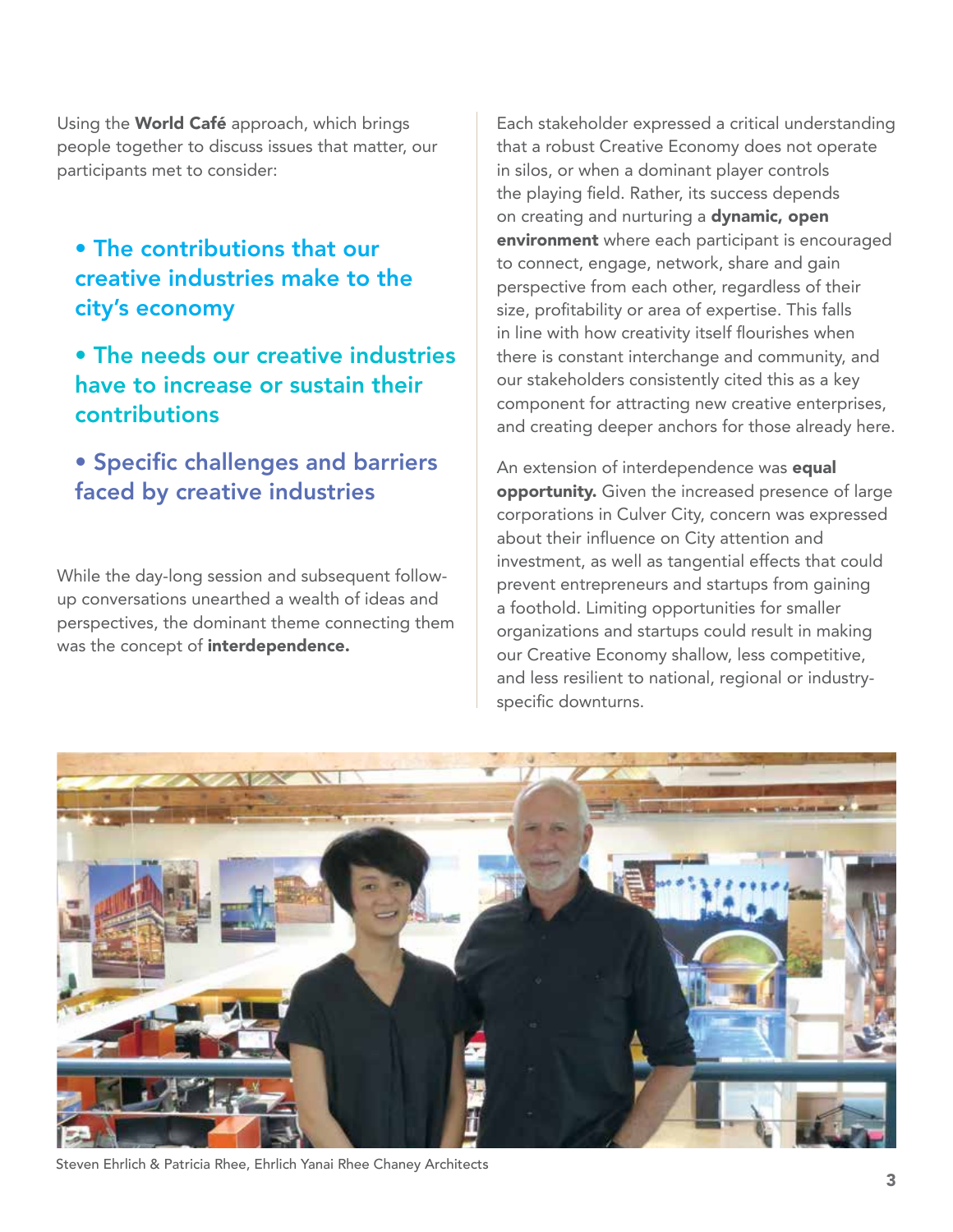Overall, our findings can be grouped into three key action points for prompt consideration and action:

# ACCESS

Ensure that all Creative Economy stakeholders, regardless of size, income, category/field of work or ethnic composition, can equally participate in, benefit from and have a voice within our Creative Economy and city.

# **CONNECTIVITY**

Create open, transparent, dynamic ways for creative stakeholders to meet, network, learn from, inspire and join together in ways that will benefit their work, strengthen their roots in Culver City, and expand the city's revenue and reputation as a unique, burgeoning creative hub.

#### **OPPORTUNITY**

Develop initiatives and programs that will expand the city's Creative Economy at all levels, targeting new categories and entrants (entrepreneurial, SME and corporate) that will harmoniously sync with our existing base, thereby creating even greater possibility, revenue, investment and security for long as well as short term gain.

In line with the above, all stakeholders expressed the need for the City to take a leadership role in realizing access, connectivity and opportunity — not only to ensure equality, but also **transparency** and the facilitation of relationships with other key local stakeholders, City departments and community groups. They also advocated for the City to take the lead on **uniformly branding** Culver City as a unique, competitive creative destination. Creation of a consistent profile and message from the City, in all channels, is seen as a prime opportunity to attract new entrants that best fit with our Creative Economy profile, and are best able to widen the economic and interconnectivity pool. Stakeholders also saw opportunity to leverage City branding for their own marketing and reasons for committing to Culver City.

This report captures the recommendations and ideas from the meeting participants in detail. All are consistent with recommendations from the Culver City Economic Development Implementation Plan, and the Culver City Strategic Plan. Most notably were recommendations for assisting creative organizations with commercial space or venues, facilitating partnerships between corporations and creative organizations, providing opportunities for workforce development, internships and apprenticeships, and financial investments in arts, creative projects and organizations. The stakeholder feedback and recommendations contained in this report will hopefully help to inform planning for Culver City's Economic Development, Community Cultural and General Plan updates.



Vox Femina Los Angeles / Photo: Frances Chee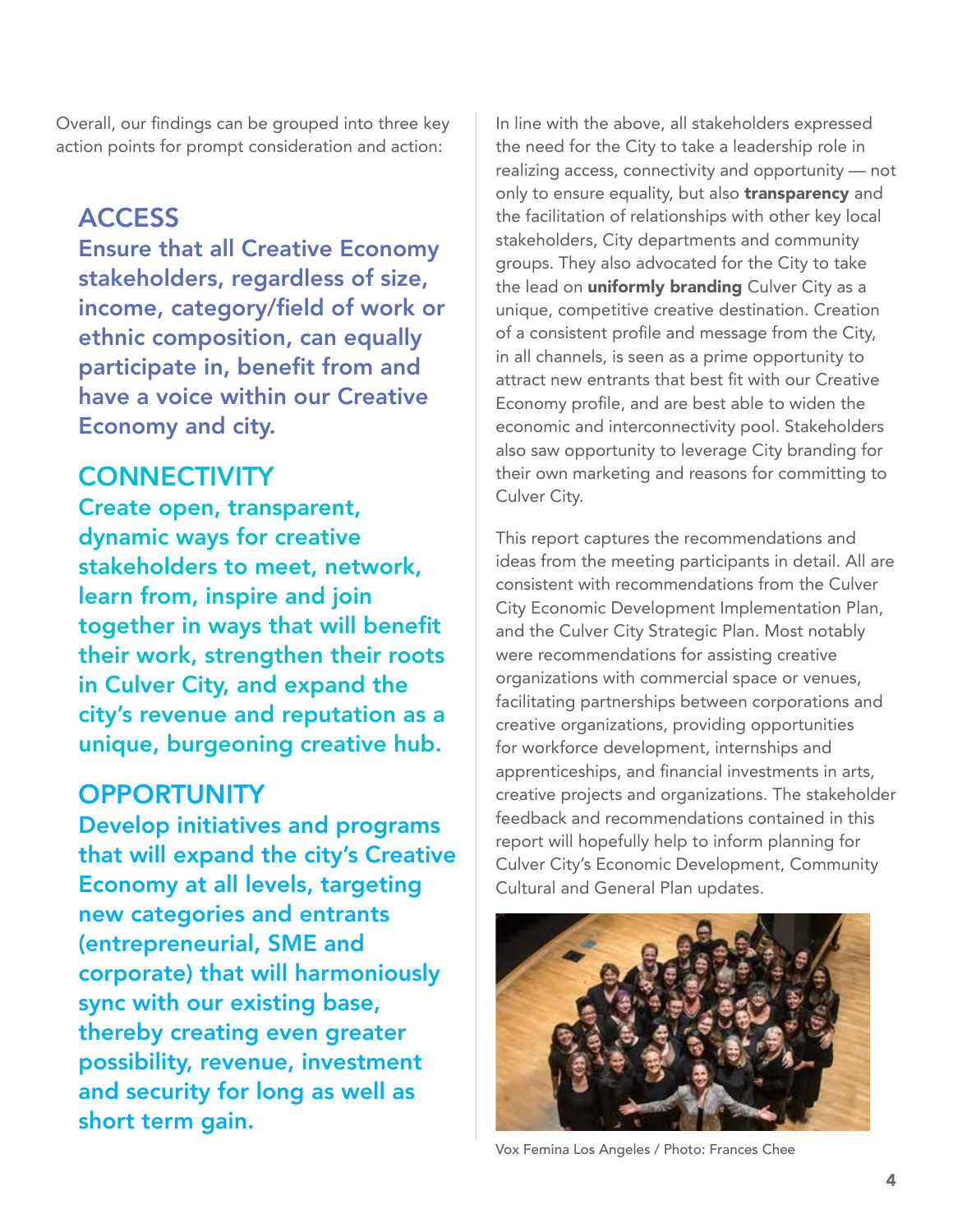# **CONTENTS**

- Background
- Stakeholder Meeting
- Participants
- Meeting Approach– The World Café Method
- Stakeholder Meeting and Process
- Café Questions
- Stakeholder Feedback
- Contribution To City Economic Growth
- Creative Industry Needs
- 19 Specific Industry Needs
- Meeting Summary
- Recommendations
- Access
- Connectivity
- Opportunity
- Alignment with Other Culver City Planning Efforts
- Summary

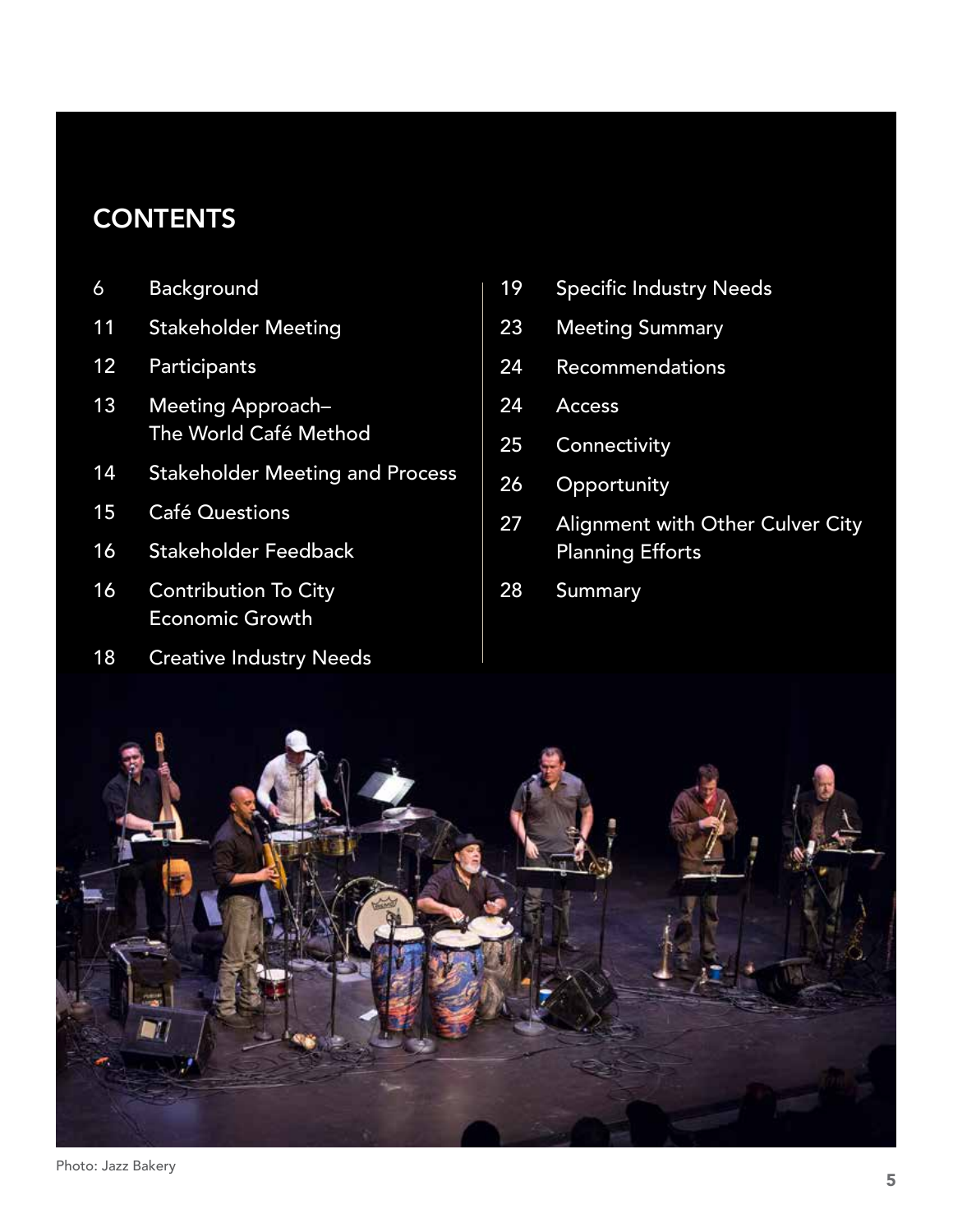

Front & Center Theatre Collaborative Extravaganza / Photo: Culver City Unified School District

# BACKGROUND

Since Culver City's incorporation in 1917, the creative economy has played an important role. In April 2017, Culver City published *The Creative Economy Report of Culver City1* (Creative Economy Report). The Report was commissioned to simulate the *Otis Report on the Creative Economy of the Los Angeles Region*. The Creative Economy Report represented the first time the Los Angeles Economic Development Corporation applied its analysis to a single city. Data were collected from a variety of city sources, including the Culver City Unified School District, Finance Department, Cultural Affairs Division and the Parks, Recreation, and Community Services Department. Data were also collected from federal and state agencies to provide information for analysis focusing primarily on 2014.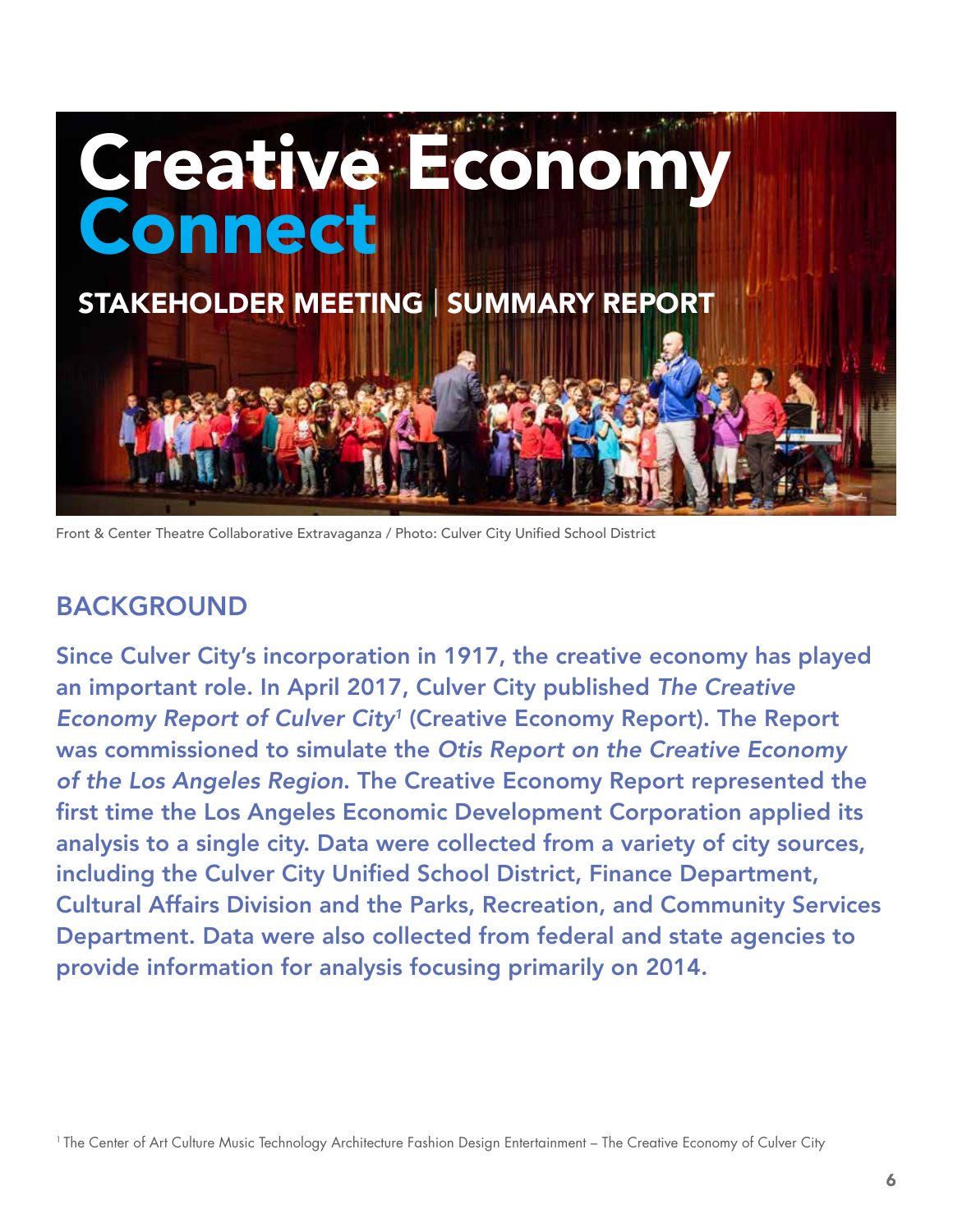The 2017 report defined Culver City's creative economy as:

### Businesses and individuals involved in producing cultural, artistic and design goods and services

Creative industries in Culver City include fashion, digital media, entertainment, product and industrial design, publishing and printing, fine and performing arts schools, performing arts providers, communication arts, toys, architecture and interior design, and art dealers. According to the Creative Economy Report, these industries employed over 8,000 individuals and generated over one billion in income by 2014. Communication arts, digital media and entertainment accounted for the most employment opportunities in Culver City. The Report also noted that in addition to documented salaries and wages, growth in the city's creative economy was also fueled by self-employed individuals (although specific data were not as readily available).



Culver City Public Theatre / Photo: Caleb Kneuven *Rainbow* by Tony Tasset / Photo: Louise Coffey-Webb

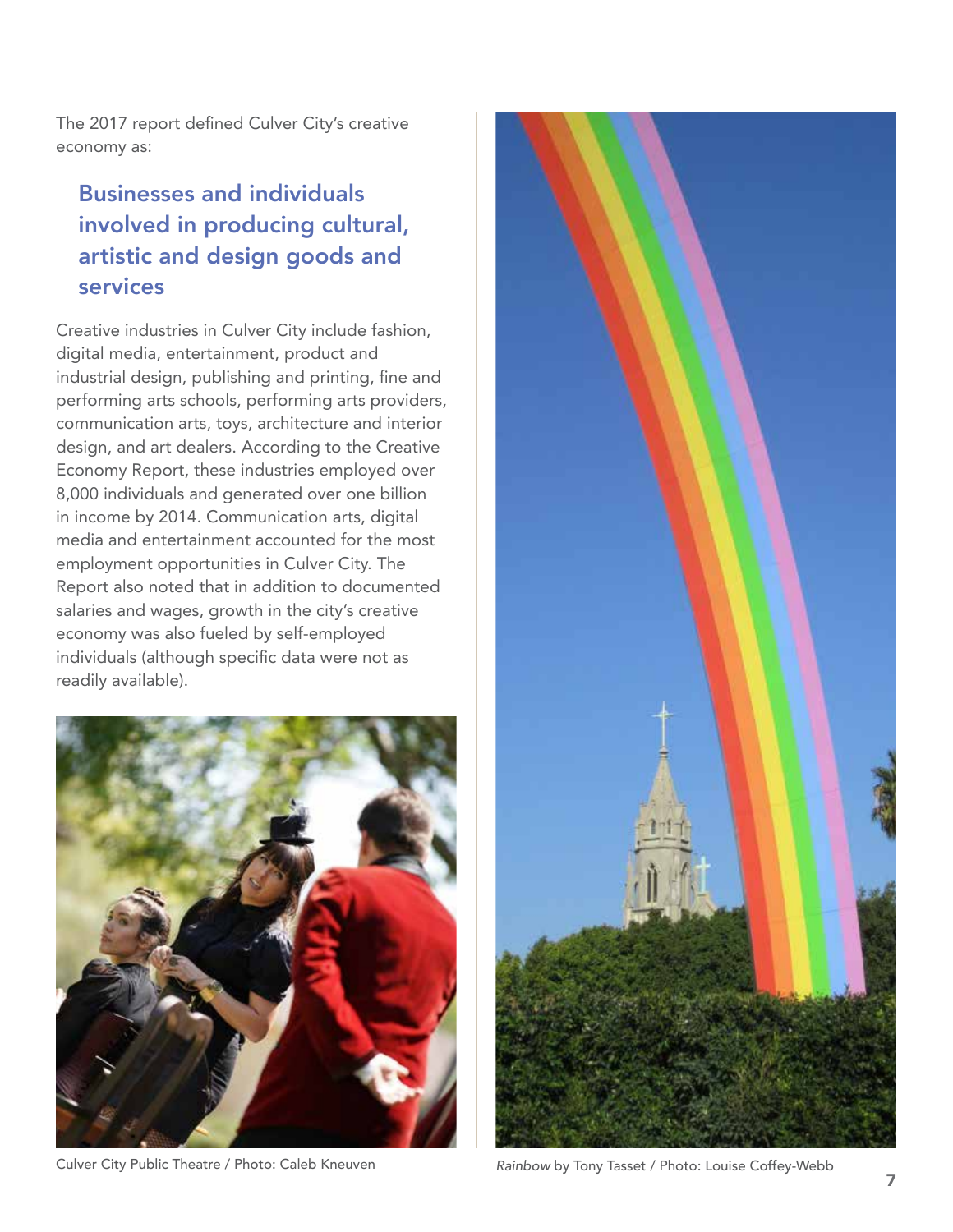

# CREATIVE INDUSTRIES EMPLOYMENT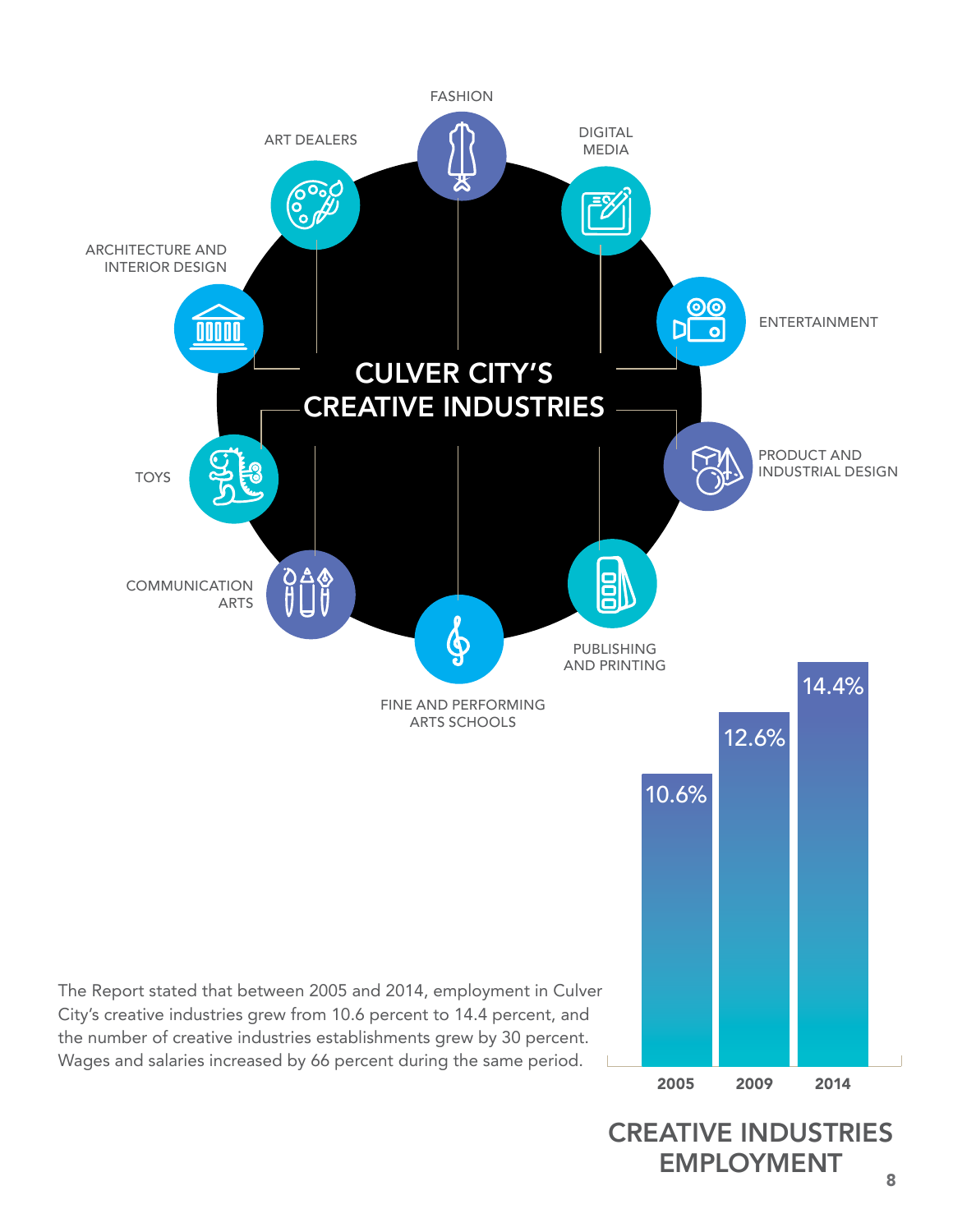The creative industries have historically been anchored geographically by three pillars:

#### THREE GEOGRAPHIC PILLARS OF THE CULVER CITY CREATIVE ECONOMY\*



The Hayden Tract is characterized as a "dense cluster of creative enterprises" and provides homes for architects, film, sound and design studios, and the UCLA Margot Leavin Graduate Arts Studios.

#### HAYDEN TRACT CULTURAL CORRIDOR ARTS DISTRICT

#### The Cultural Corridor

stretches along Culver Boulevard and includes the Ivy Substation, The Culver Studios, Kirk Douglas Theatre, Sony Pictures Studios, Veterans Memorial Building, Culver City Historical Society, and Wende Museum.

The Culver City Arts Business Improvement District includes contemporary art galleries, and creative enterprises such as architecture, advertising, culinary arts, post-production, and interior design.

Creative industries are an integral part of Culver City's history. Beginning with Ince/Triangle Students (later the home of Metro-Goldwyn-Mayer Studios), Culver City has become home to film studios, art galleries, performing arts and other organizations that bring arts and culture to the residents of Culver City.

\*For the purposes of the 2017 Report, the geographic pillars were defined as above. However, as Culver City continues to attract creative companies and organizations, the geographic pillars are rapidly shifting.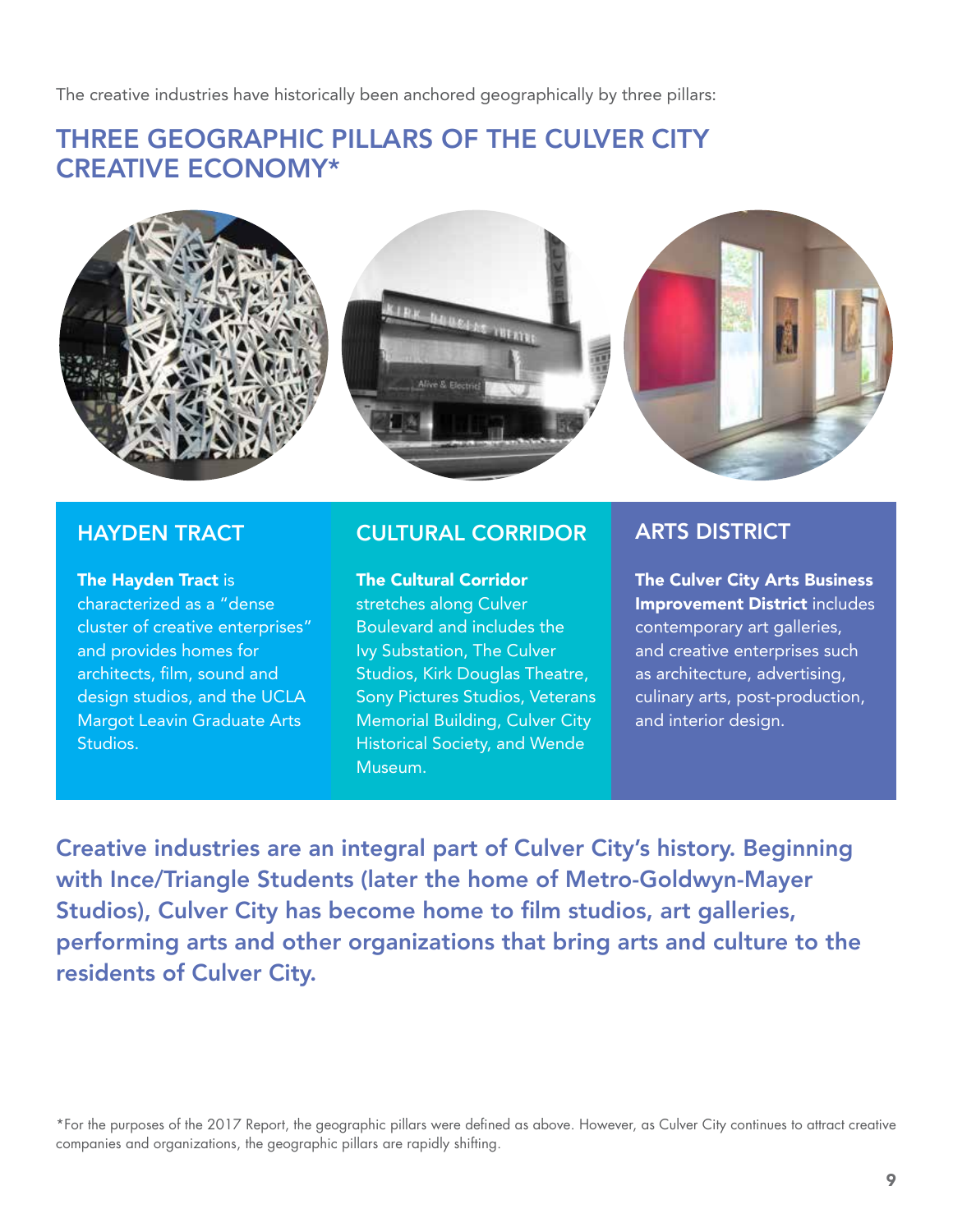

The Actors' Gang / Photo: Ashley Randall

In addition to these three geographic areas, creative for-profit and nonprofit organizations are located throughout the city. For instance, performing arts groups such as dance, theatre, music, symphony orchestras, choral music groups, as well as arts education and programs that engage community members in learning about or participating in arts-related events serve as cultural influencers and contribute to the creative economy. The growing influx of creative organizations into Culver City has contributed to a rapid shift in the traditional geographic areas for the creative economy.

The Creative Economy Report provided a framework for future discussions about ways to include creative industries in Culver City's planning and programming efforts. The report highlighted opportunities to identify areas for targeted investments to attract creative enterprises and, to develop strategies for Culver City to compete with neighboring cities which may seek to attract these same industries.

Further, the Report provided a foundation for facilitating and strengthening partnerships and collaborations among creative and cultural organizations and corporations located in Culver City. Most importantly, the findings from the Creative Economy Report can be used to develop strategies to strengthen Culver City as a unique cultural hub.

Recognizing the value of creative industries' contribution to Culver City's economy, the City Council sought recommendations from creative industry representatives on ways to interpret and apply the findings of the Creative Economy Report. To respond to the City Council's request, the City's Cultural Affairs Division proposed stakeholder meetings to obtain feedback from a wide cross-section of community and creative industry stakeholders. Information from the meeting would be used to develop recommendations for the Culver City Cultural Affairs Commission and the City Council. The recommendations might also be used to contribute to strategic and economic development planning, as well as for the Community Cultural Plan and General Plan updates.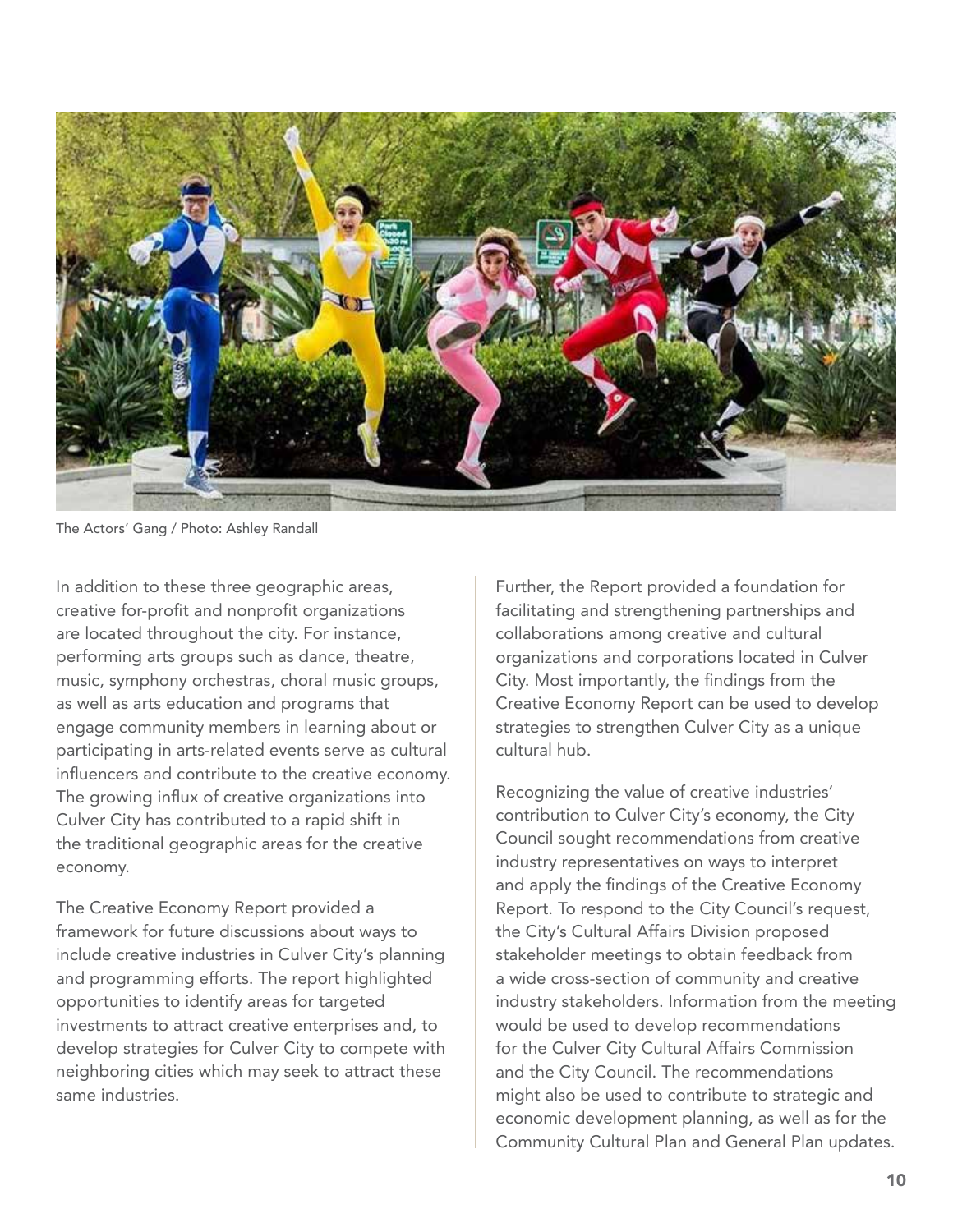

2017 Creative Economy event at Framestore / Photo: captureimaging.com

Members from Culver City's creative industries were invited to a stakeholder meeting on July 11, 2019, at the Wende Museum. The purpose of the meeting was to solicit feedback on the findings of the Creative Economy Report. Participants were invited to meet and identify the needs of Culver City's creative industries and make recommendations about ways to support creative and cultural organizations' continued contributions to Culver City's economic growth.

#### The goals of the stakeholder meeting were to:

- Identify gaps or needs of Culver City's creative economy
- Recommend priorities and actions necessary to support creative and cultural organizations

#### Outcomes of the meeting were intended to make recommendations for:

• Leveraging the findings of the Creative Economy Report to support cultural and economic growth for the City

• Aligning recommendations for the creative economy with Culver City's strategic and economic development plans, as well as the Community Cultural and General Plan updates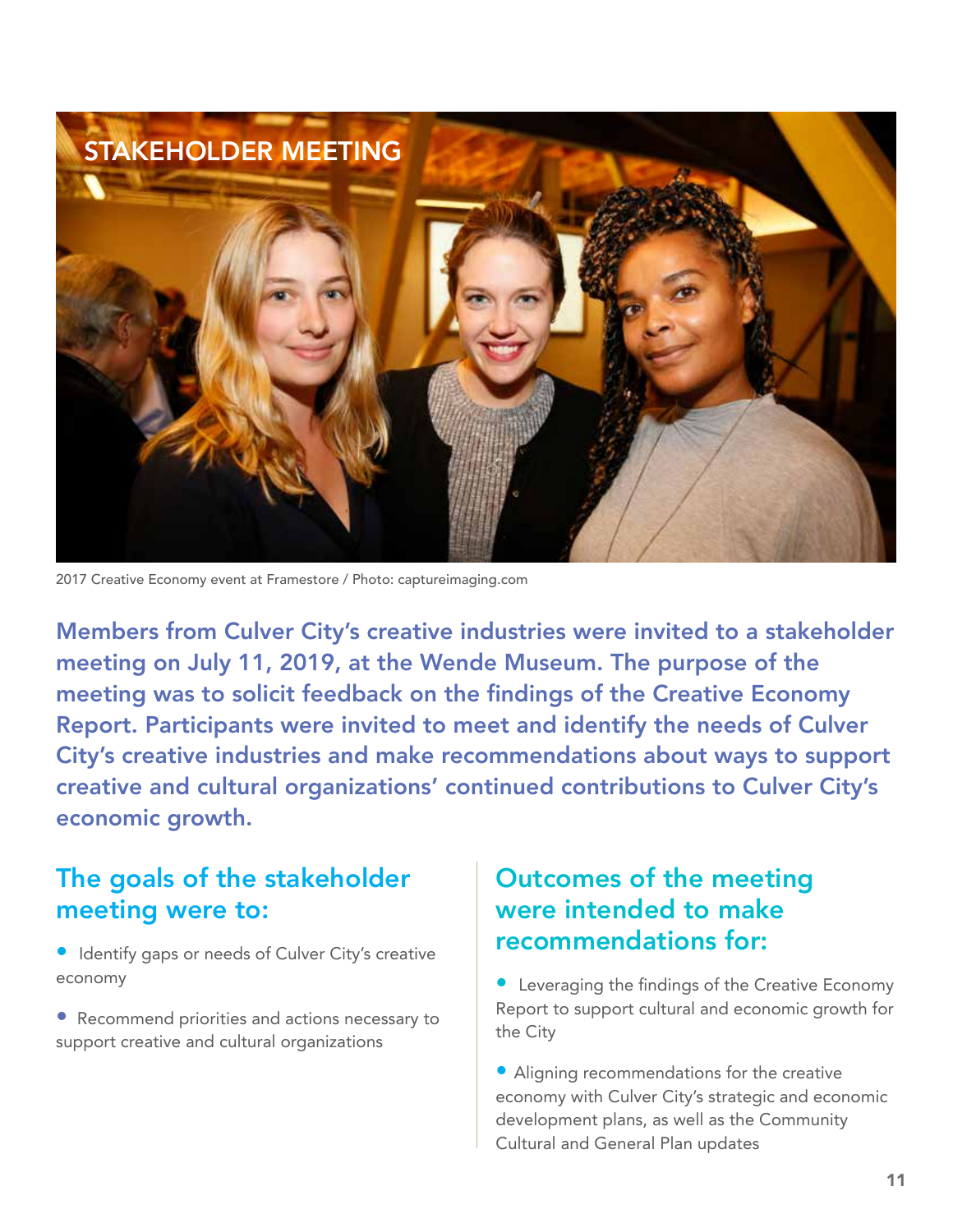# PARTICIPANTS

To ensure representation of the many creative organizations in Culver City, Cultural Affairs Division staff developed a list of organizations within the creative industries. The source used to create the list were all businesses and organizations registered in Culver City that met the creative or cultural classification. The lists were organized into the following categories:

- **•** Architecture & Interior Design
- Art Dealers (Artists and Galleries)
- Communication Arts
- Digital Media
- **Fducation**
- **Fntertainment**
- Fashion
- Fine & Performing Arts Schools
- Performing Arts **Organizations**
- **•** Product and Industrial Design
- Publishing and Printing
- **Toys**

From the established categories, Cultural Affairs Commissioners and Cultural Affairs Division staff identified representatives to be invited to the stakeholder meeting. One priority for creating the invitation list was ensuring that diverse stakeholder perspectives were represented. Therefore, at least one representative from each of the industries was invited. Also, representatives from the Chamber of Commerce, the Culver City Arts Business Improvement District, the Culver City Historical Society, the Downtown Business Association, and the City Council were invited to participate. Cultural Affairs Commissioners, Culver City Executive staff and, Economic Development staff were also among the invitees.

Over 90 individuals were invited to participate in the all-day meeting. Almost 50 individuals (55 percent of those invited) responded to the invitation with 36 (40 percent of the invitees) joining the meeting on July 11.

Participants at the meeting were representatives from most of the creative industries in Culver City. Those unable to attend were contacted after the meeting and were invited to provide input.



Colin Diaz President and CEO, Culver City Chamber of Commerce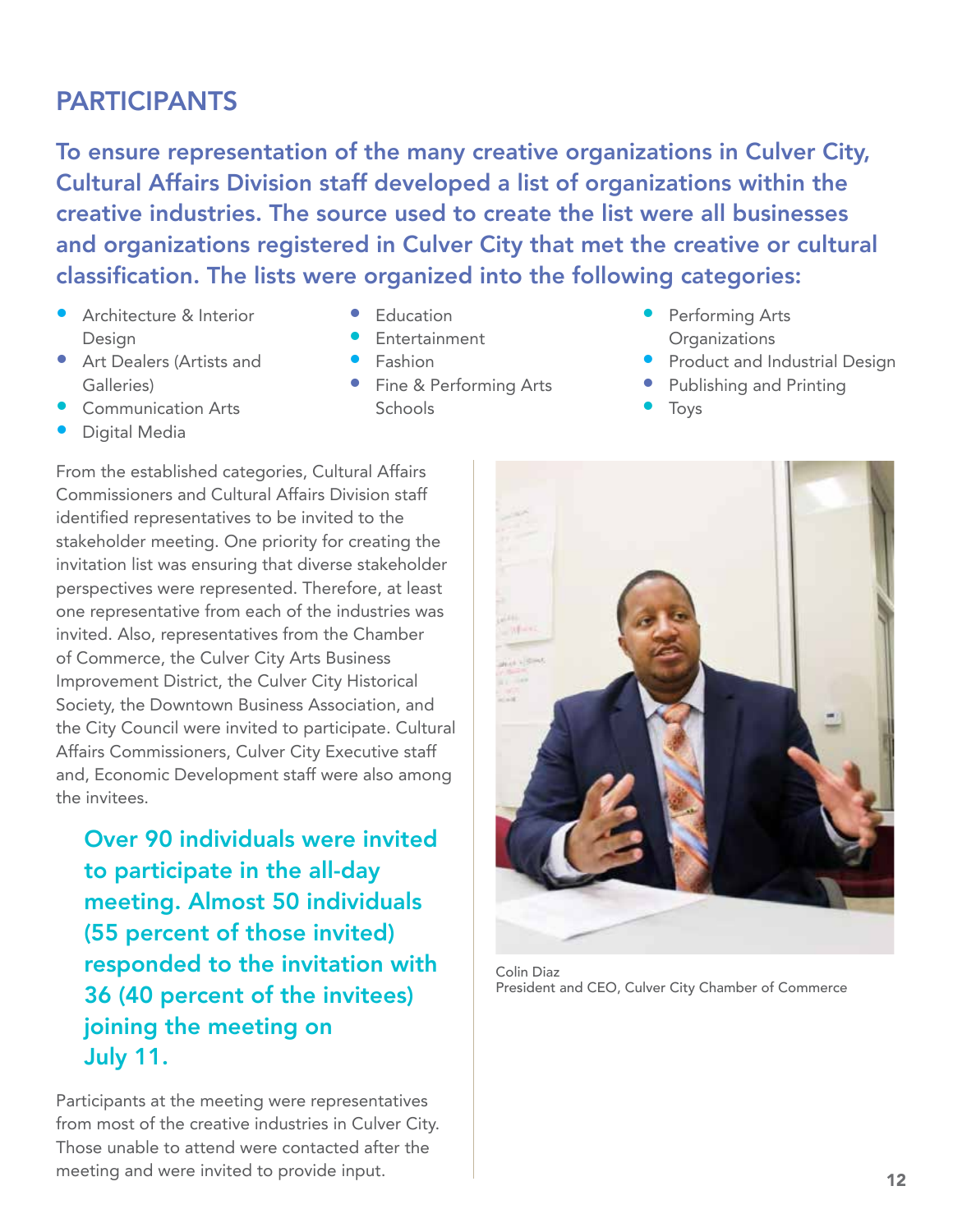# MEETING APPROACH THE WORLD CAFÉ METHOD<sup>2</sup>

Several options for conducting the stakeholder meeting were considered, including meetings in multiple locations using a focus group format. Members of the Cultural Affairs Division staff and Cultural Affairs Commission agreed to a one-day meeting that brought several of the key stakeholders together to discuss the report findings, their needs, and to elicit their feedback regarding support of Culver City's creative industries. The one-day meeting was selected to maximize the interaction and networking opportunities for creative industry stakeholders. More importantly, it was determined to use The *World Café* method of conducting the meeting.

The **World Café** is a method for creating a living network of collaborative dialogue around questions that matter. It builds on the power of collaboration and encourages creativity and innovation. The World Café method emerged in 1995 when a small group of business and academic leaders came up with a plan to form small, intimate table conversations about the questions that had drawn them together. The founders recorded the insights that resulted from the discussions on paper "tablecloths." Through the table conversations, the participants noticed emerging patterns in the thinking and found that the innovative process gave birth to an experience of collective intelligence that transformed the depth, scope, and quality of the collaboration.

As demonstrated below, this method allowed collaborative dialogue around important questions or prompts. Participants were afforded the opportunity to step away from their daily responsibilities and to connect with other industry leaders.

The **World Café** approach is built on Seven Principles that, when used together, foster collaborative dialogue, active engagement, and constructive possibilities for action. These principles include exploring questions that matter, encouraging everyone's contributions, connecting diverse opinions, and identifying patterns, insights, and deeper meaning. The principles that guide the discussions also help to encourage clear contexts and hospitable spaces.

Utilizing the **World Café** method for eliciting feedback from Culver City's creative industry stakeholders proved valuable in bringing creative minds together to talk about the importance of cultural and creative industries' contribution to Culver City's economic foundation and growth. The use of the World Café gave equal voice to all of the participants regardless of the size of their organization. The World Café provided the perfect opportunity during the meeting to harness the energy that comes from collective problem-solving.

2 World Café Community Foundation Creative Commons Attribution 2015 http://www.theworldcafe.com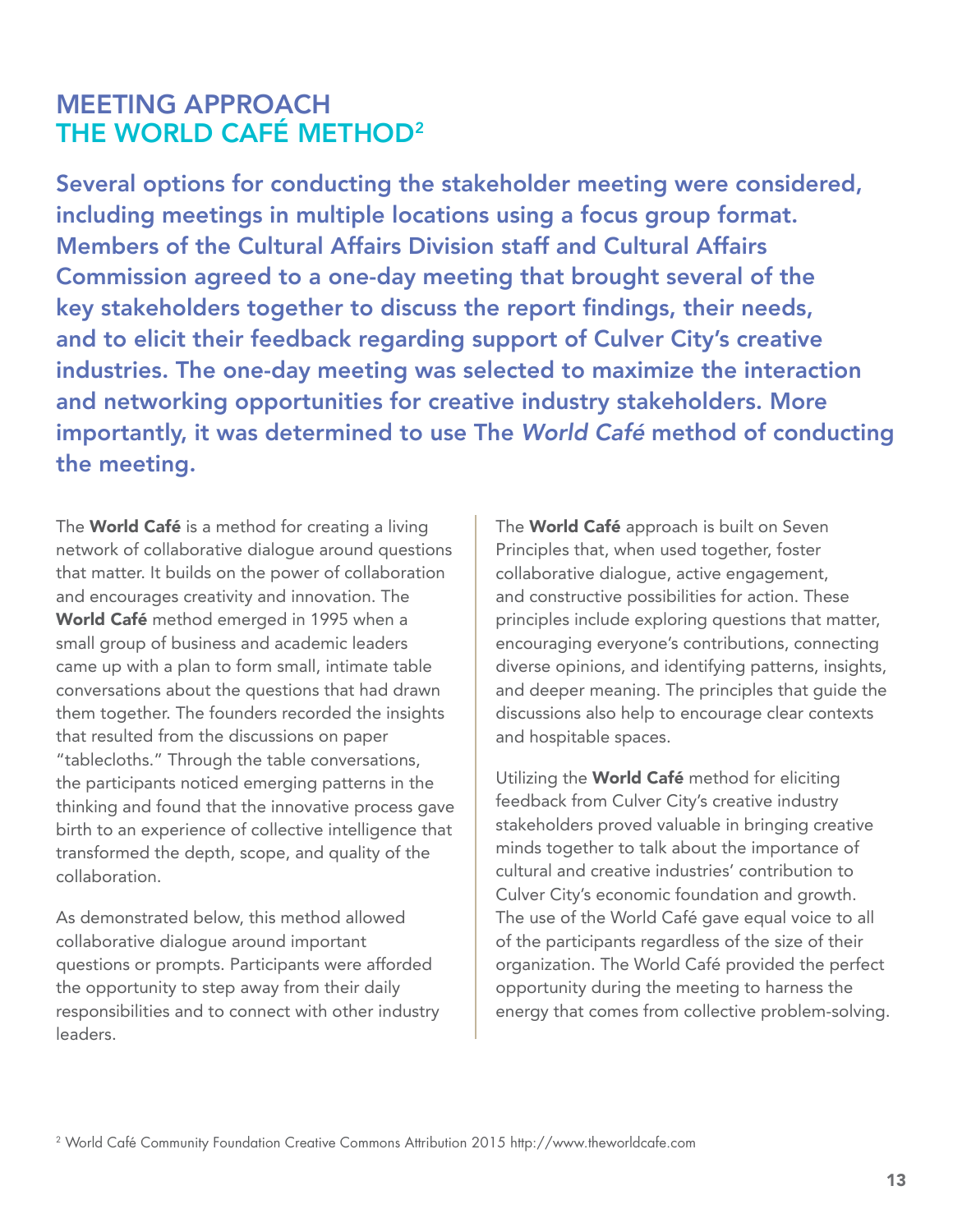### STAKEHOLDER MEETING AND PROCESS

The one-day meeting engaged individuals from creative industries in discussions about their contribution to Culver City's creative economy. Participants met first in diverse industry groups to discuss questions related to their collective contributions to Culver City's economy. The participants then met in industry-specific groups to identify their needs.

Participants were assigned to sit at one of eight tables to ensure that different industries were represented at each table. The meeting began with a welcome from the facilitator and brief remarks from the Mayor and the Deputy Director of the Wende Museum.

Information about the **World Café** process and instructions were provided to the participants. Full participation, active listening, ensuring contribution from all table members, and assuring confidentiality were provided as ground rules to maximize the meeting's outcomes. Most important to the process, table participants were encouraged to have fun and get to know their tablemates.

"I wanted to extend my gratitude for yesterday's event. Days like that continue to keep me feeling grateful for living in Culver City. Thank you for all of everyone's work, making that a success."

—World Café Stakeholder Participant



Justinian Jampol, The Wende Museum / Photo: Rob Stark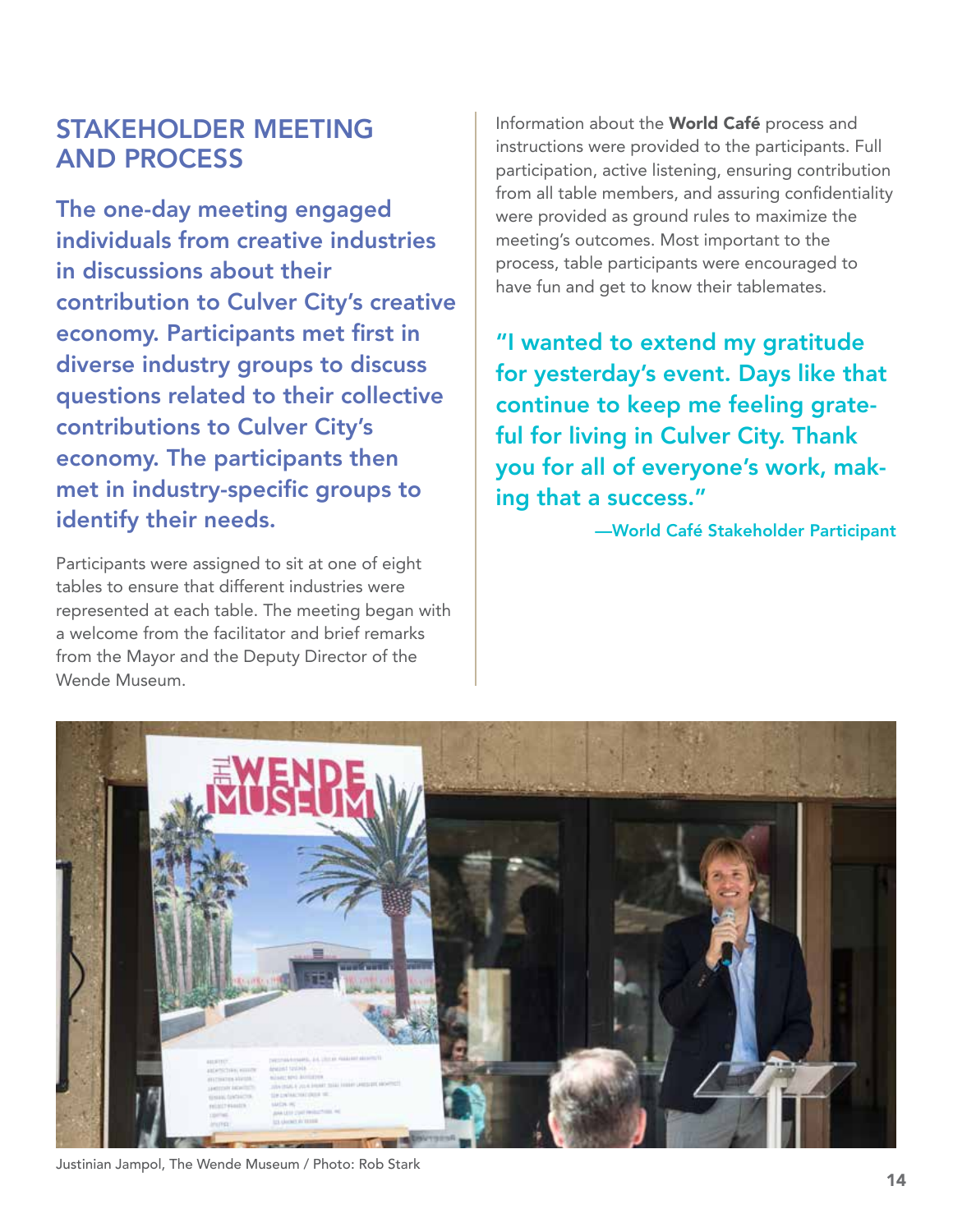# CAFÉ QUESTIONS

While assembled in different industry groups, participants were asked to consider two prompts. The first question asked about the ways creative industries collectively contribute to Culver City's economy.

Question #1: Creative industries make a significant contribution to the economic growth and employment of Culver City. As members of the identified creative industries, describe ways to contribute collectively in the future to the following areas: a) City revenues b) employment c) tourism

- d) corporate development
- e) community growth.

The second prompt encouraged participants to discuss specific needs or gaps in resources that are necessary to assist creative industries and to help sustain their contributions to Culver City's economy.

Question #2: Thinking about the opportunities discussed in Question #1, identify specific needs/gaps in resources that will assist and support the Creative Industries' contribution to Culver City's economic growth.

Following lunch, groups were reconvened in table groups according to their industries (architecture, arts and education, communication arts, performing arts schools and performing arts providers, entertainment, and digital media). The groups were asked to consider a prompt that focused on the specific needs of their respective industries. Representatives from creative industries were asked to identify resources and supports to facilitate their continued success. Specifically, participants were asked:

As you consider your respective industries, what resources and supports are necessary to ensure your industry's or organization's' continued contribution to Culver City's economic growth?

Following the discussion of each prompt, each table presented a summary of their discussion. In addition to the group discussion about the questions, each table recorded notes from their discussions.

Representatives from publishing and printing, and art dealers and galleries were unable to participate in the July 11 meeting. They were interviewed in the weeks following the July 11 stakeholder meeting. Their responses, along with the responses from the one-day meeting are summarized below.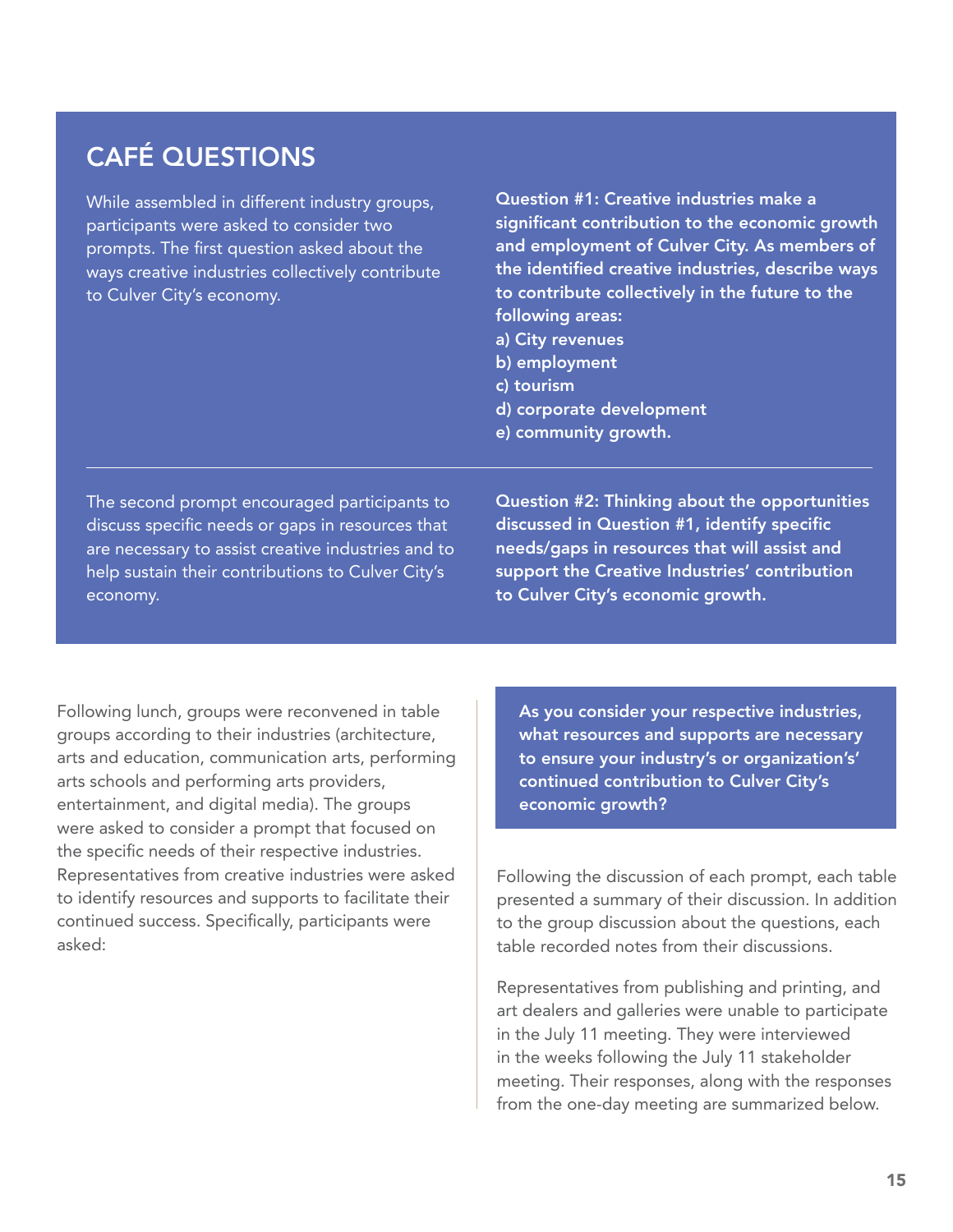# STAKEHOLDER FEEDBACK

The responses from each of the tables, and for each of the questions gathered at the stakeholders meeting and from subsequent interviews were summarized and analyzed to identify key themes. The themes are presented below.



Photo: City of Culver City

# CONTRIBUTION TO CITY ECONOMIC GROWTH

During the meeting, stakeholder participants engaged in a lively discussion about the ways creative industries contribute to Culver City's economic growth.

The 2017 Creative Economy Report emphasized the high growth of businesses such as entertainment and digital media. These two industries account for the fastest growing and most significant contributors to Culver City's creative economy. Along with acknowledging the growth of these two specific industries, the meeting participants emphasized that creative industries operating or headquartered in Culver City pay business taxes, which represent an important source of revenue. In addition, creative organizations that provide products and services to the public, also generate sales taxes for Culver City.

Creative organizations in the Hayden Tract, the Cultural Corridor and the Arts District, as well as other parts of Culver City, generate revenue by leasing creative office, retail, and production spaces.

Entertainment and digital media companies are responsible for a high concentration of jobs in Culver City. Among these entities are television and film software publishing, audio electronics, broadcasting, computer systems design services, advertising, graphic design and biotechnology. The expansion of high-profile companies such as Apple, Amazon Studios, and HBO attracts employees and drives economic activity. Entertainment and digital media companies attract employees who rent and buy homes within the city, and who take advantage of the city's resources (e.g. restaurants, shopping, cultural events and schools). Participants from creative industries pointed out that notwithstanding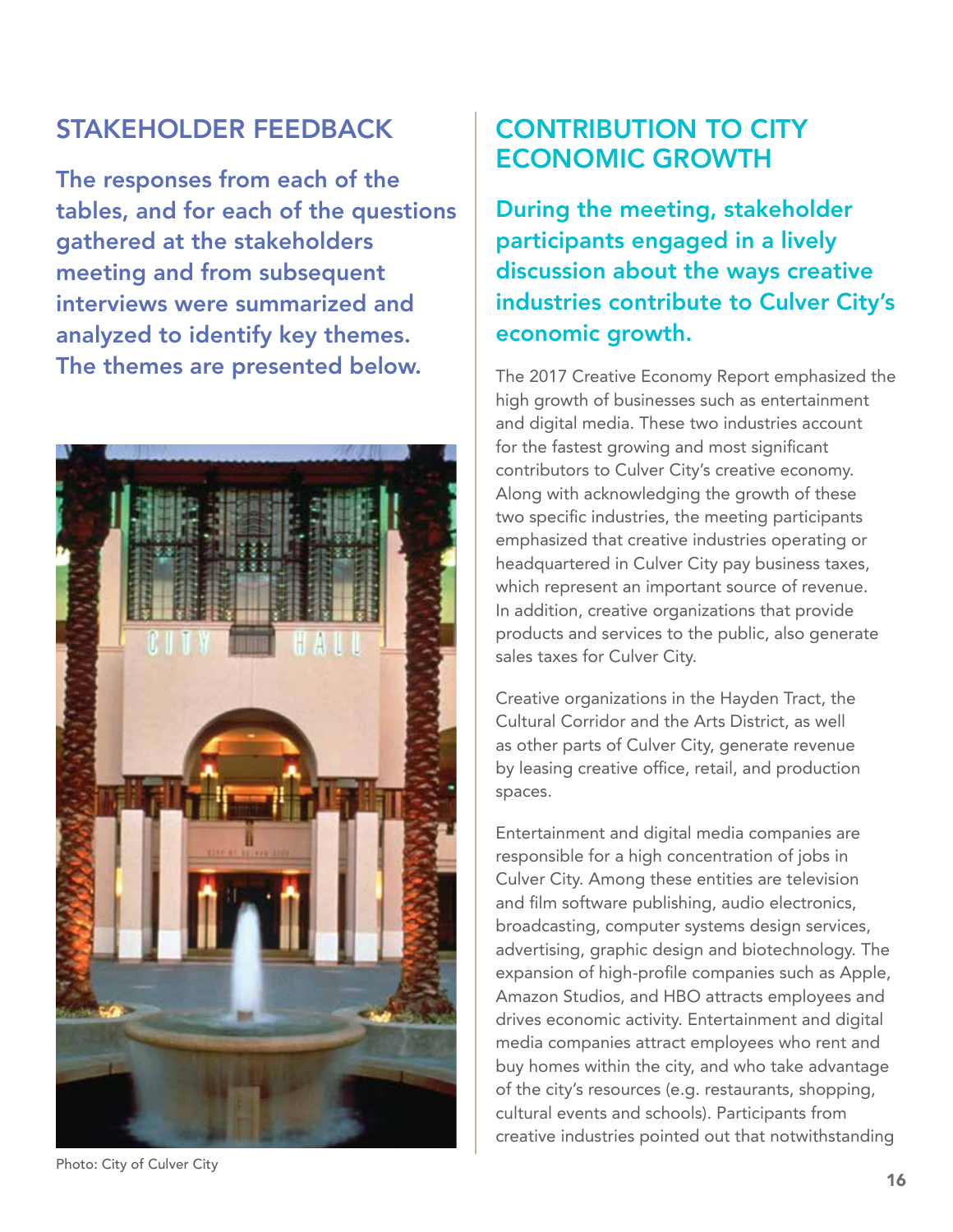the rapid expansion of large corporations, all of the creative organizations in Culver City create meaningful jobs where people can grow and have a sense of purpose. Participants pointed out that small and midsized organizations focus on retaining employees and offering important employee and community benefits. Also, supplemental, seasonal, and short-term employment opportunities are generated by creative industries. The participants emphasized that as leaders of different creative organizations they also offer resources, products, and services to schools, businesses and community institutions.

A variety of arts performances, museums, and cultural venues attract tourists to Culver City. Participants noted that museums attract local, national and international audiences, and the city's architecture, movie industry, and art galleries draw many visitors to the region. Public art, street murals, and walking tours attract growing regional and international attention through posts on social media, as do festivals and concerts. In addition to generating revenue through tourist attendance at performance and events, meeting participants acknowledged that tourists attracted by cultural and artistic opportunities increase demand for Culver City's restaurants and hotels as well. The attraction of Culver City's creative industries is recognized by the public. Performing arts venues, events, and organizations attract visitors likely to dine in and explore the city.

Creative industry participants stated that Culver City's relationships with international sister cities offer opportunities to share cultural experiences and to serve as cultural ambassadors. These partnerships help to expand the cultural reach of Culver City by attracting visitors and raising the visibility of cultural and artistic offerings.

Large studios such as Sony Pictures Studios contribute as sources of corporate development that translate into community benefits. Many of the participants discussed how Sony Pictures Studios represented the "gold standard" as a creative and corporate partner and suggested ways the studios' partnership with Culver City could serve as a model for the city's partnerships with other large studios or corporations.

Representatives from creative industries were able to identify a variety of ways their work positively contributed to Culver City's economy. It was through their consideration of the first question that participants at the meeting were able to recognize and articulate their collective value.



Veterans Memorial Building / Photo: schafphoto.com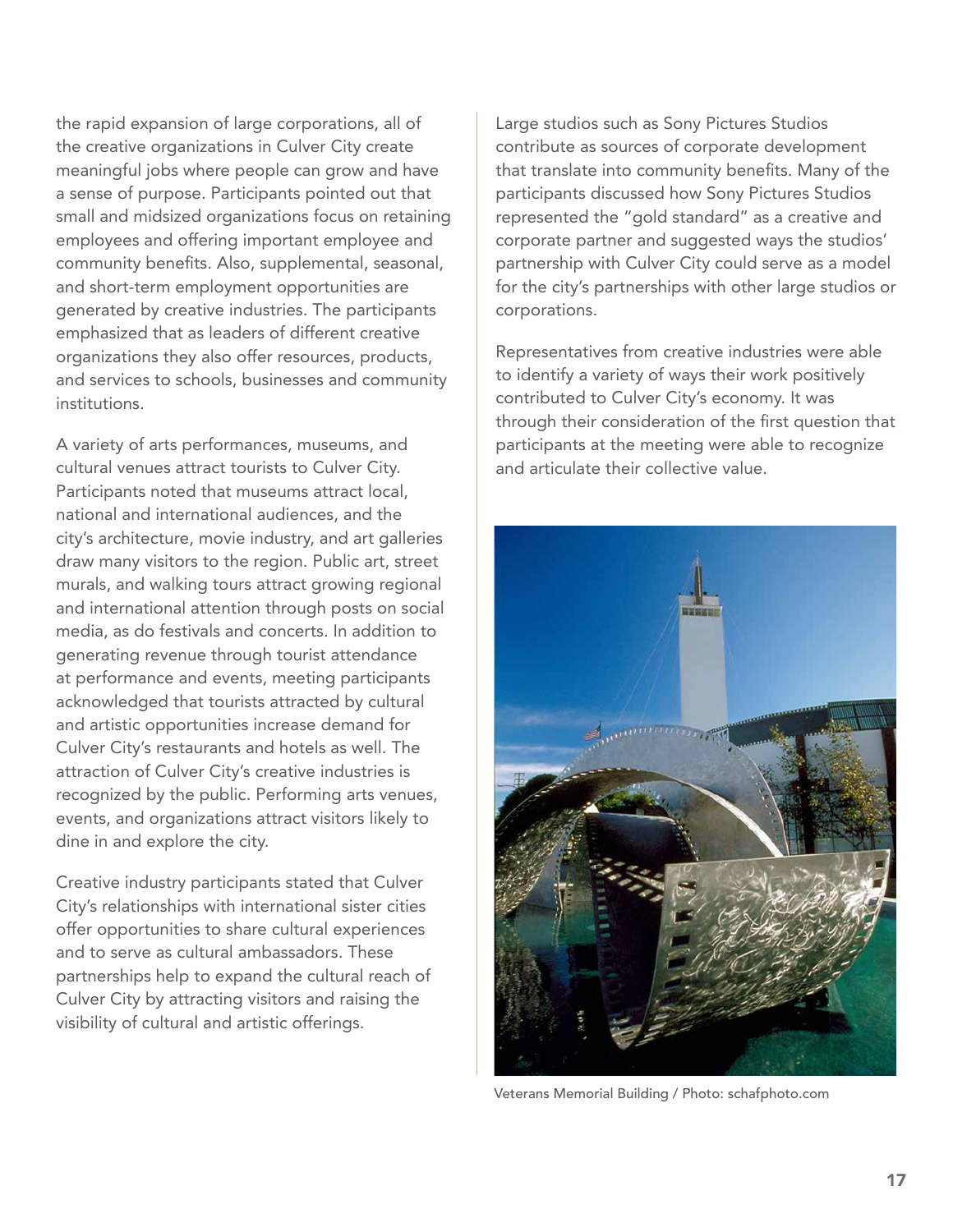### CREATIVE INDUSTRY NEEDS

The second question asked meeting participants to identify resources and supports that creative industries needed to continue to bring value to Culver City's economy. Participants began by identifying barriers and issues that create challenges for creative industries.

Transportation emerged as a common theme among the participants. Also, participants noted that, as individuals with higher incomes move into Culver City, there appears to be a housing imbalance. Fewer affordable housing options exist for employees of smaller creative organizations and business that may pay less. The increase in housing costs and the decrease in affordable options often results in the displacement of local artists and lower-wage employees who work in creative industries.

The table groups discussed other challenges, such as access to real estate (commercial buildings). Decreasing office/studio inventory limits their ability to sustain their work or to grow, and the rising costs of commercial real estate in Culver City has resulted in the displacement of some creative organizations (especially nonprofit arts organizations). Some participants offered examples of buildings that were not up to code and affected the availability of workspaces.



Photo: Hackman Capital Partners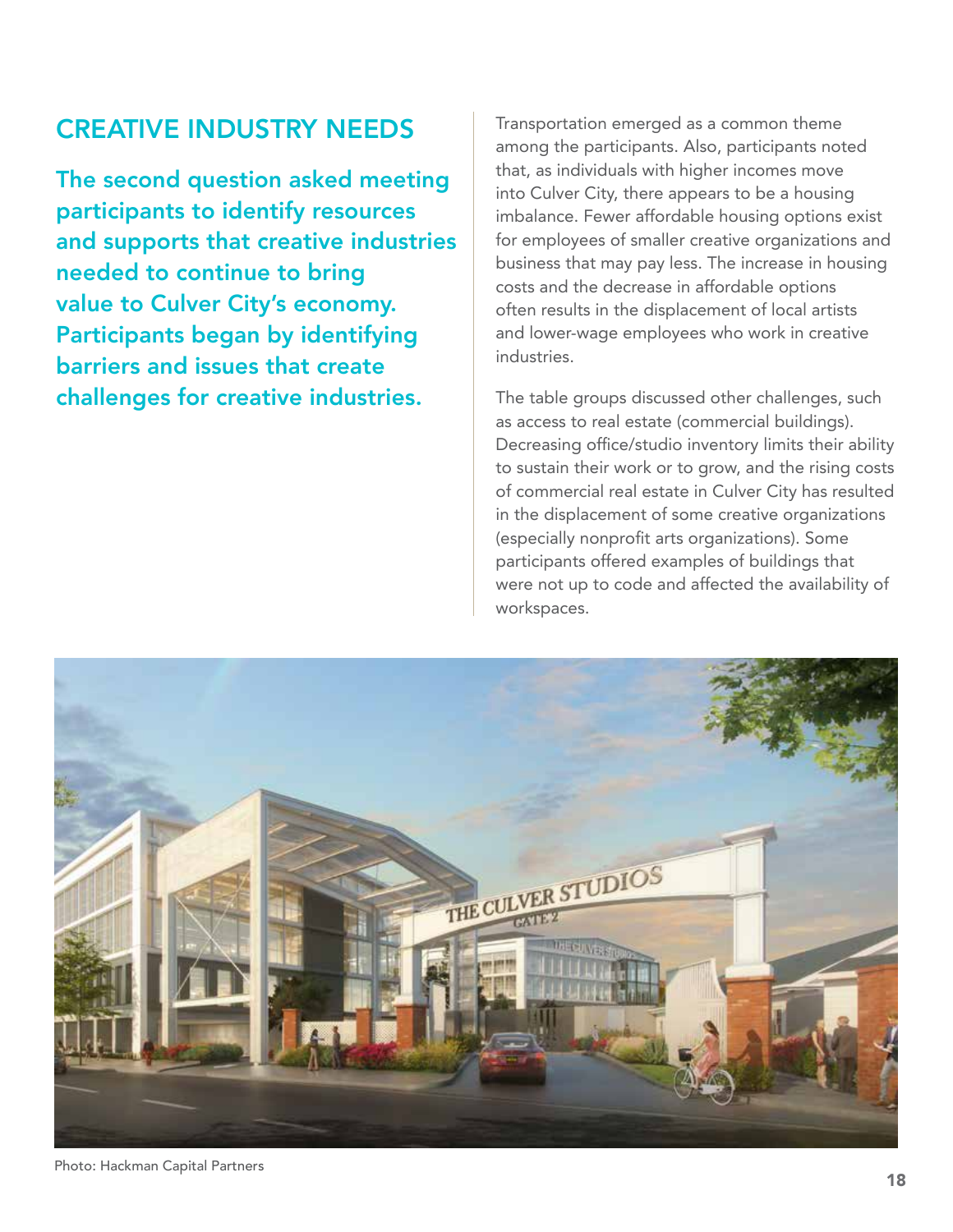# SPECIFIC INDUSTRY NEEDS

Meeting participants were also grouped according to industries. They responded to the third question that focused on specific industry needs to sustain their contributions to Culver City's economy. For the final question, the table groups included Architecture and Design, Performing Arts Schools, Performing Arts Providers, Entertainment and Arts, and Education. Each table group was asked to consider resources and supports necessary to enhance their contribution to Culver City's creative economy.



*Umbrella* by Eric Owen Moss / Photo: schafphoto.com

#### Architecture and Design

Representatives from the Architecture and Design industry identified increased constraints and regulations imposed by the city as a significant challenge. Although the participants acknowledged that the standard for architectural design should be high, the standard can also create impediments for firms that bring diversity. Architectural representatives noted that it was important to them to know that Culver City supports their work and is willing to provide resources and opportunities for their success.

During the stakeholder meeting, representatives from architectural firms identified the need for Culver City to foster innovation and suggested design competitions for all projects (private and civic) to allow young firms opportunities to be recognized and win bids for projects. The representatives noted that small start-up firms do not have ways to connect with established firms to learn from best practices. They also expressed a need for developing ongoing connections with community members and with contractors engaged in new developments to help support and sustain their work.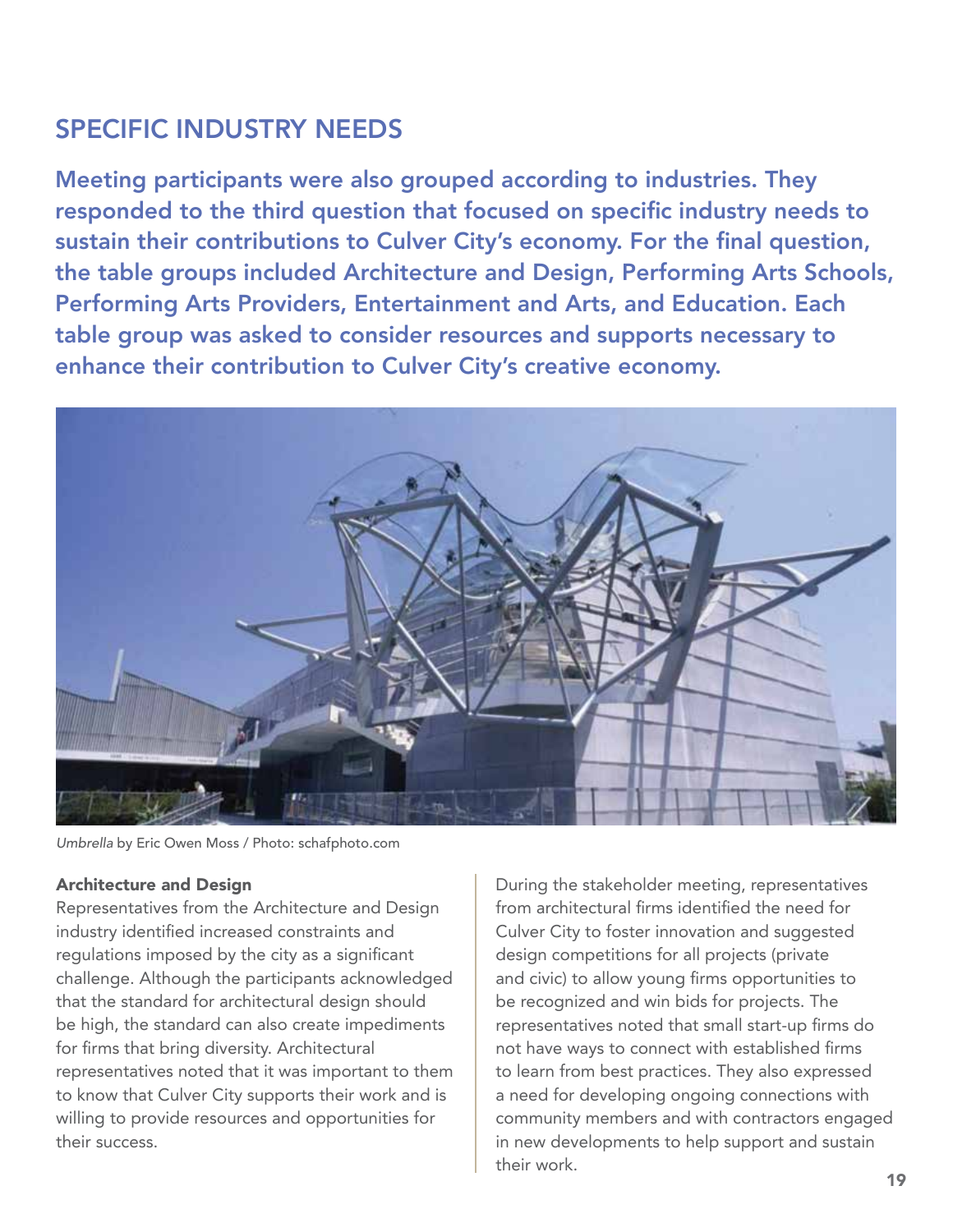#### Performing Arts Schools

Performing Arts Schools offer unique services to residents of Culver City and neighboring communities. In addition to providing cultural jobs, they engage directly through partnerships, sponsorships, and professionals who interact with students through visits to local schools. Representatives from performing arts schools stated that support from local school principals and the Culver City Unified School District (CCUSD) School Board would enhance their ability to continue to provide services to schools and contribute to the economy. Limited opportunities to develop partnerships between performing arts schools and various arts programs in local schools were examples of barriers to performing arts schools' ability to bring added value and resources to Culver City schools. Representatives from performing arts schools also expressed a need for reasonable rates for venue rentals.

#### Performing Arts Providers

Performing Arts Providers reported needing access to lists of arts organizations with which to connect. The providers also emphasized the need for funding that is not solely tied to ticket sales. Specific mechanisms to market performances and attract audiences were necessary to help sustain performing arts providers. Additionally, participants stated that they would benefit from the City's support in facilitating and building relationships between nonprofits and corporations as a way to identify opportunities for non-programmatic funding. Providers noted that certain buildings that serve as venues for performances require upgrading and maintenance to support their continued work. The Veterans Memorial Auditorium was offered as an example of a venue in need of specific upgrades.

"That was a terrific event –well conducted, informative, and inspirational. The attendees brought both wisdom and insight into the queries and engaged enthusiastically throughout the process."

…Meeting stakeholder participant



Culver City Symphony Orchestra / Photo: Matthew Hetz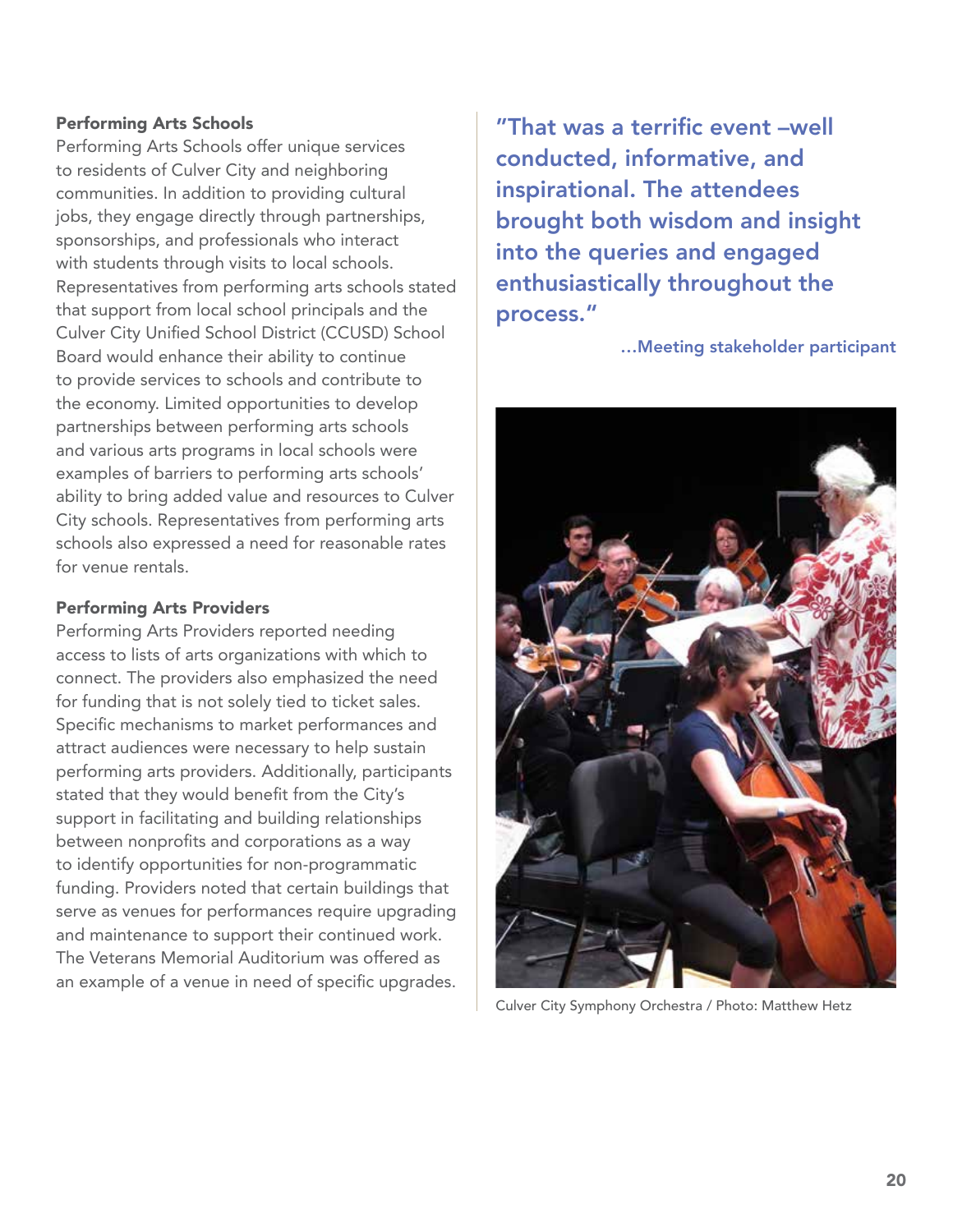#### Entertainment and Digital Media

Representatives from entertainment and digital media identified issues related to parking and transportation as major challenges to their industry. The representatives also identified zoning restrictions as an important barrier to their sustained contribution to Culver City's economy and encouraged incentives for developers to attract other companies to the area.

#### Arts and Arts Education

Members from Arts and Arts Education entities spoke about their need for a community advisory council to connect artists with Culver City and surrounding communities. They discussed networking with nonprofit organizations to provide access to venues to display their work. Rising rents have displaced galleries and other arts and culture venues which negatively affect the arts and arts education organizations. Further, the rising cost of housing has made it difficult for local artists to live and work in Culver City.



Photo: Alexey Steele

#### Publishing and Printing

While some members of the publishing and printing industry consider it unique from the other categories of creative industries, representatives discussed general needs for creative industries, and suggested ways the publishing and printing industry might contribute to Culver City's creative economy.

For example, increasing awareness about Culver City's creative industries can positively contribute to the vibrancy of the creative economy. Publishers and printers suggested creating guidebooks to the city's creative businesses and organizations. These guidebooks might be used to incentivize patronage by offering discounts for products or services. Maps and walking tours of creative venues including architectural firms, art galleries, and design studios would also help to educate and increase visibility.

The Art Walk was cited as an example of an event that successfully raises the visibility of creative industries, and provides exposure for members of the publishing and printing communities through book signing and sales. However, the Art Walk is an event that occurs annually, and the interviewees stated that if events such as the Art Walk could be offered at least twice a year, it would help to support their work and the work of other creative organizations.

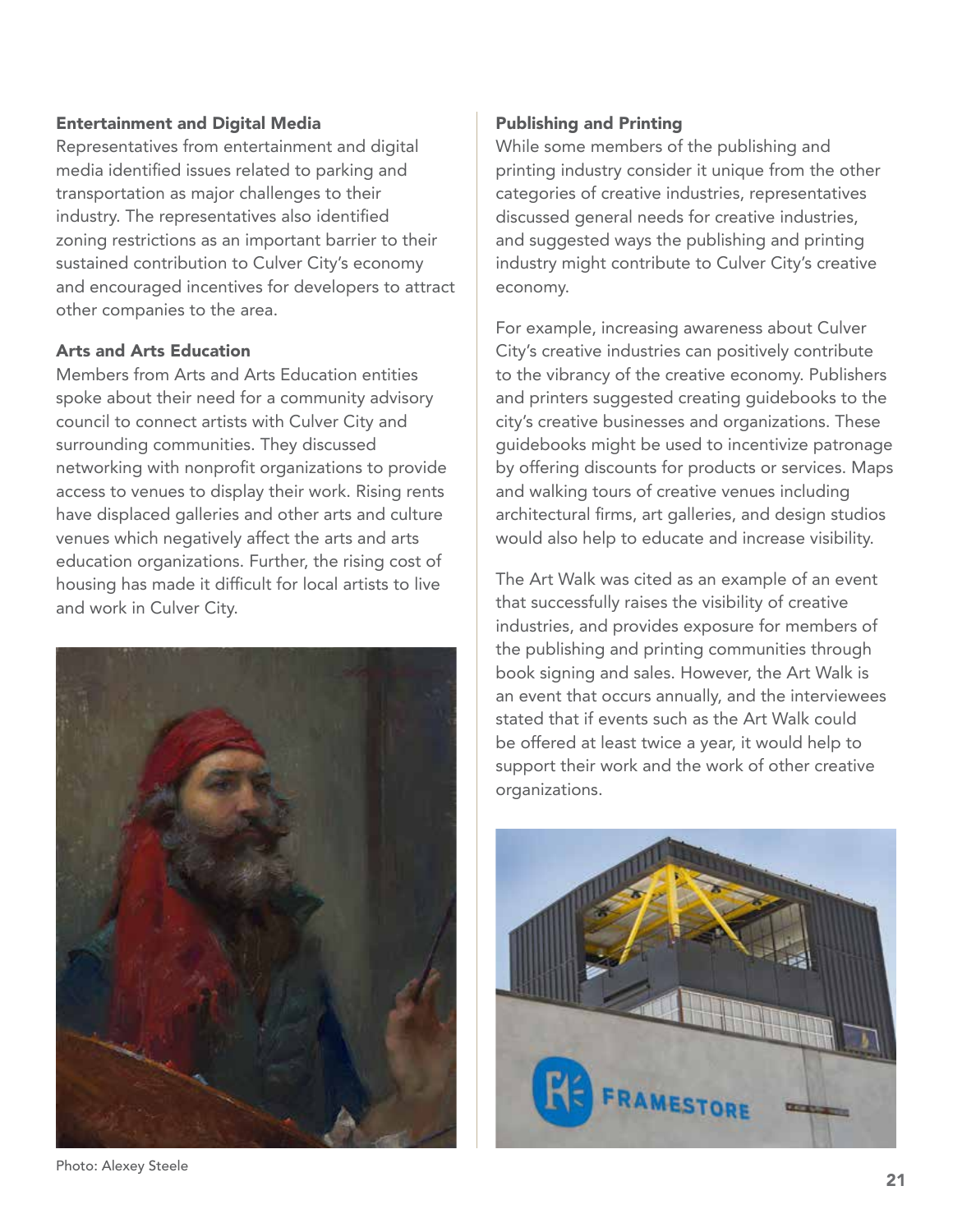#### Art Dealers and Galleries

Members of the Art Dealers/Galleries industry identified a number of challenges that have significantly impacted the industry. According to the respondents, Culver City has lost almost sixty percent of the art galleries. One contributor to this decline was the ban on permits for events and gatherings. Acknowledging the safety implications of the ban, the representatives noted the ban disinclines galleries and dealers from choosing to locate in Culver City. Also, the lack of available parking near galleries was cited as another significant factor related to the decline in art galleries in the city. Finally, the rates for commercial rents and leases were described as prohibitive for some galleries and dealers.

The influx into Culver City of digital media companies and studios has caused City officials to strengthen the city's infrastructure to support these industries. In doing so, it has changed the nature of the way many in the public engage with galleries and art dealers. With art increasingly available through digital means, galleries are closing and

original works of art are being placed in storage, reducing the opportunity for the public to view art in galleries. The respondents did note however, that one remaining platform for viewing original art in person is art fairs.

Other issues affecting the creative economy, particularly with respect to public art was the participants' observation that public art is not well cared for. This lack of maintenance (the streetscape and pedestrian walkways) sends a message that public art is not important. To change this perception, the participants suggested that Culver City support the creative community by developing a plan to create an environment for people to appreciate public art (clean streets, adequate lighting, gardening and maintenance). Another suggestion was to engage developers in supporting the community including providing low-income housing for artists who are displaced by high rents. Finally, the participants suggested that Culver City encourage developers to create and fund arts budgets as a means of investing in the city's creative economy.



Fresh Paint / Photo: Lindsay McGee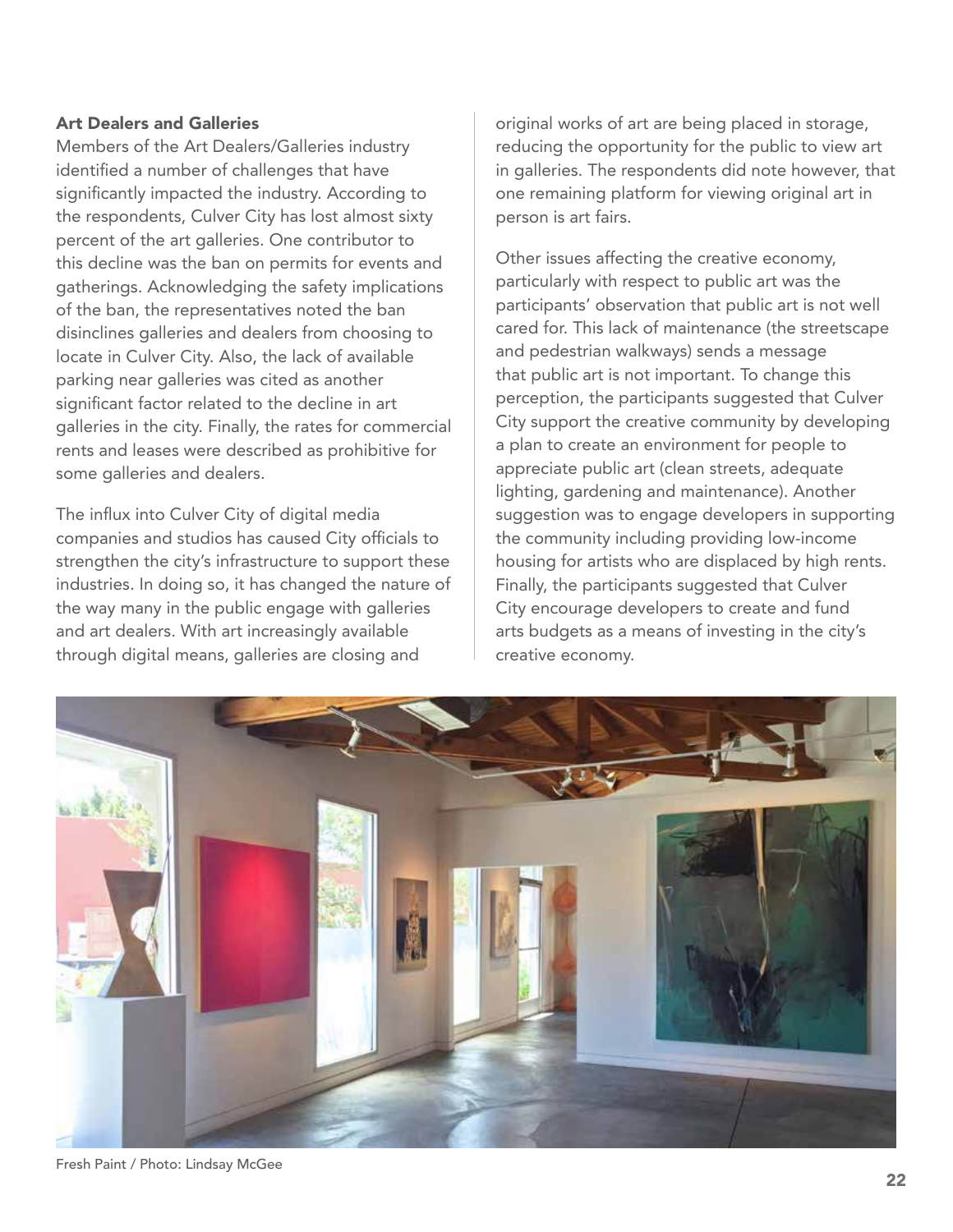# MEETING SUMMARY

The one-day stakeholder meeting of representatives from Culver City's creative industries was successful in reemphasizing the important contributions the industries make to Culver City's economy. These organizations pay city taxes, lease real estate, rent venues, and attract, entertain, educate, and support community members.

The creative industry leaders emphasized the interdependence between their industries, and with the other business and social entities in the city. Continued support of the creative industries in Culver City is vital to maintaining the city's economic ecosystem.

The meeting offered opportunities for creative industry representatives to discuss their collective and specific industry needs to sustain and grow their organizations as well as their continued contributions to Culver City's economy. The stakeholder meeting resulted in recommendations for Access, Connectivity and Opportunity that will assist Culver City's creative industries to continue to be vibrant contributors to the city's economy.



Arlette Cardenes, Culver City Chamber Orchestra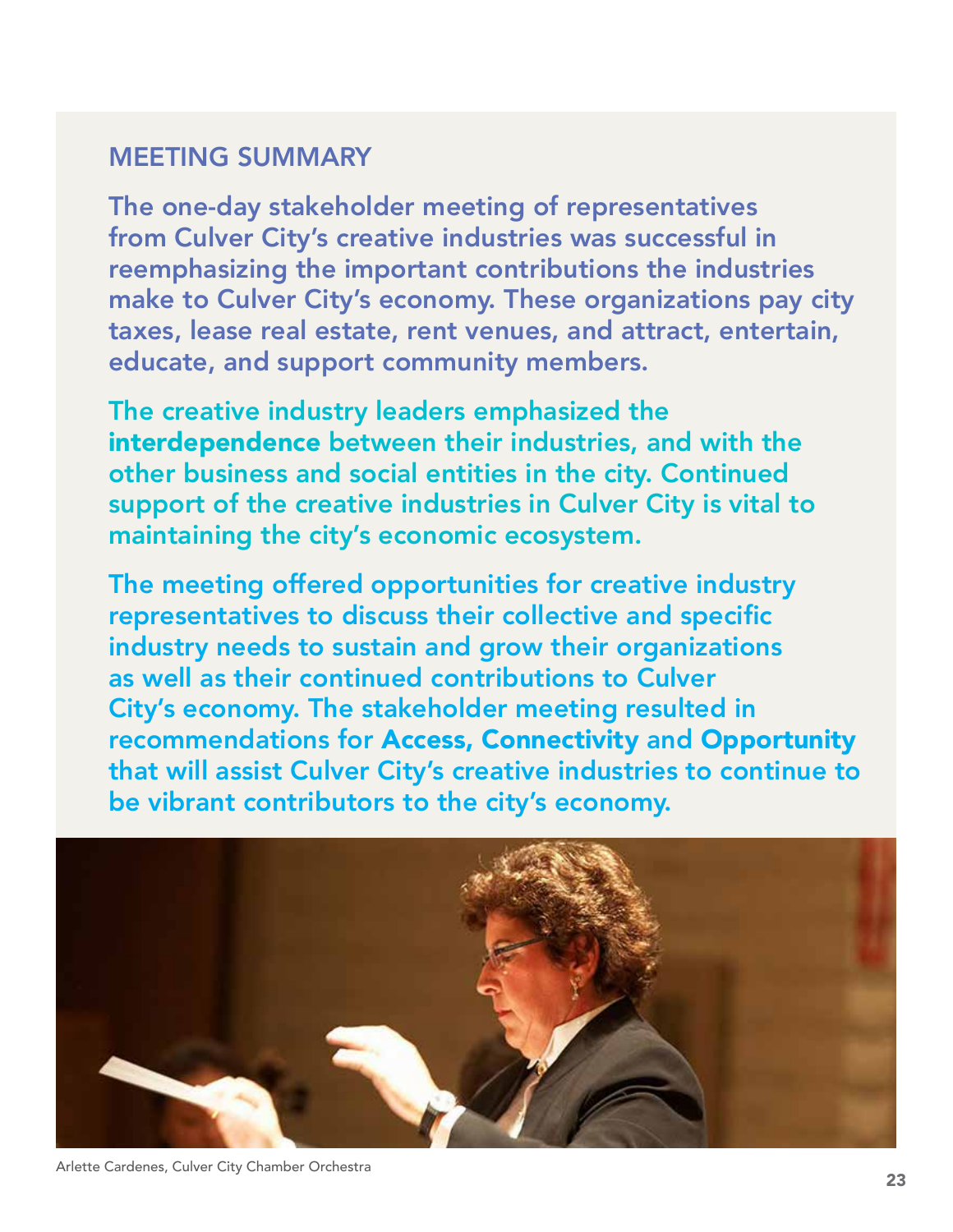#### RECOMMENDATIONS

The feedback from creative industries representatives pointed to several opportunities for the City of Culver City to continue to provide resources and support for specific industry needs.

#### ACCESS

Creative industries require access to resources to support their continued growth. Examples include:

#### Career Education and Professional Development

Creative industry stakeholders spoke extensively about educational, employment, and professional development opportunities to support those in, or considering entering, creative industries.

Participants provided examples of educational opportunities that introduce individuals to creative industries or build their skills through career and technical education. They emphasized community college programs (i.e., West Los Angeles College) that lead to creative jobs. The participants suggested that professional and educational training certificate programs offer options for individuals making early or mid-career transitions into creative industries. They also noted that education and skills training develop a creative workforce pipeline necessary to sustain the contributions of creative industries.

Training programs that help connect employees and corporations were among the recommendations provided by the group. Internships and apprenticeships and professional development opportunities were all examples offered as strategies to support individuals who work in creative industries.

#### Arts Events and Programming

Stakeholder participants from creative organizations stated they would benefit from community programming if Culver City can provide venues, or offer ways to share spaces for community and cultural engagement. Providing access to resources for local and visiting artists can provide the support necessary to ensure their continued contribution to the creative economy. Free cultural, community, and education programs, as well as public art in community spaces, increase the visibility of creative organizations and encourage engagement and support of their efforts.



Photo: captureimaging.com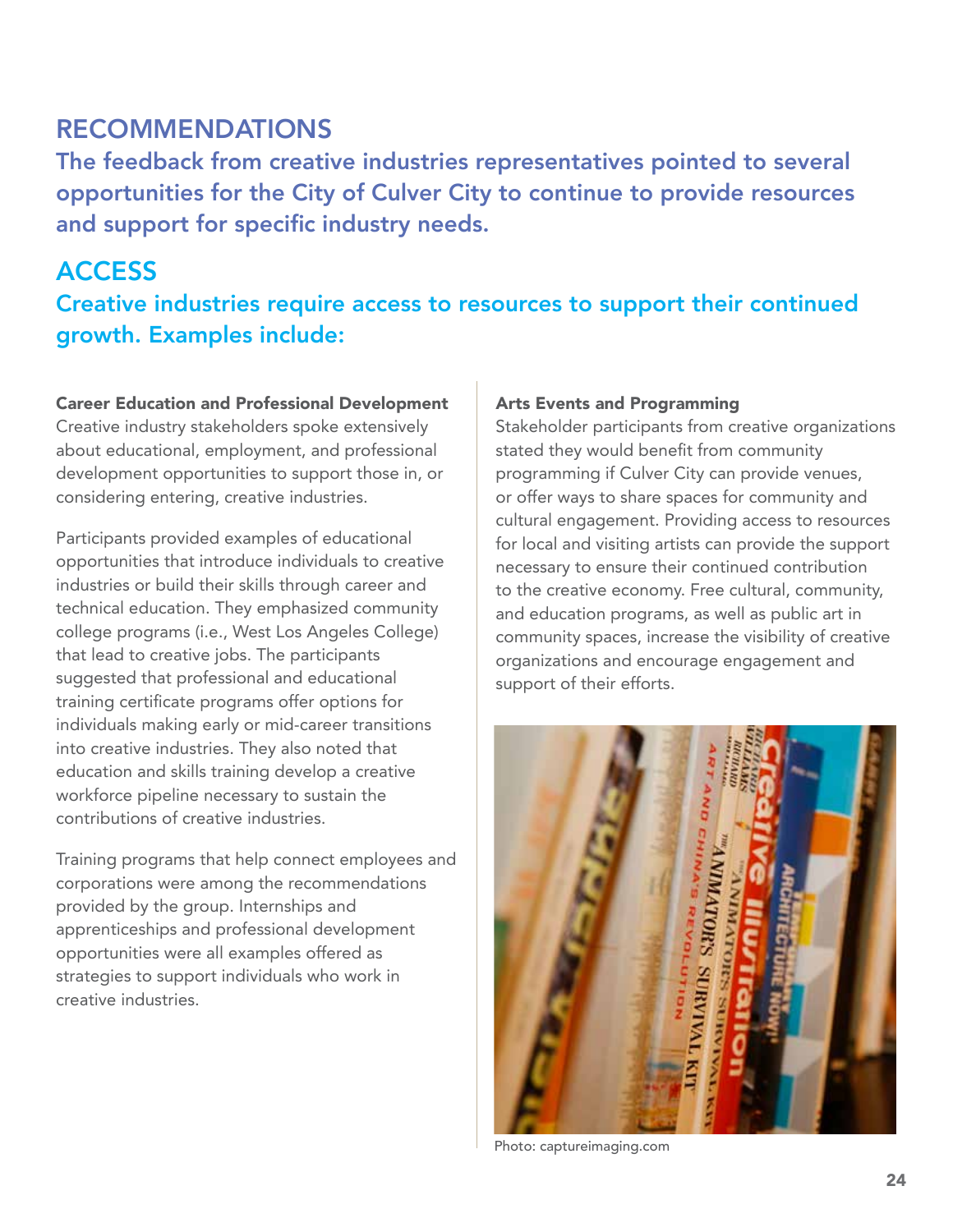

*Bloom Dimension* by Jason Woodside / Photo: Louise Coffey-Webb

#### **CONNECTIVITY**

Essential to all creative stakeholders were connections with businesses and organizations to provide opportunities for resource and information sharing, and, where necessary, collective problem-solving. Meeting participants provided examples of ways Culver City could facilitate those connections.

#### Partnerships

Public and private partnerships emerged as an important theme and led to specific recommendations. Participants suggested that Culver City facilitate connections between creative entities and nonprofit and corporate partners. They emphasized that these partnerships offer important benefits for creative professionals. Participants noted that partnerships with nonprofit and business entities could result in financial and other contributions to cultural programs. In addition, creative industry stakeholders suggested Culver

City find ways to facilitate the "bigs helping the smalls" (connecting start-up and small companies with large or established companies). They also suggested that Culver City consider convening stakeholder groups and conducting regular meetings to understand creative organizations' needs and to connect them with available resources. One participant at the meeting stated, "The value of stakeholder gatherings [such as the creative industry stakeholder meeting] is that they bring diverse organizations together to collaborate and support each other."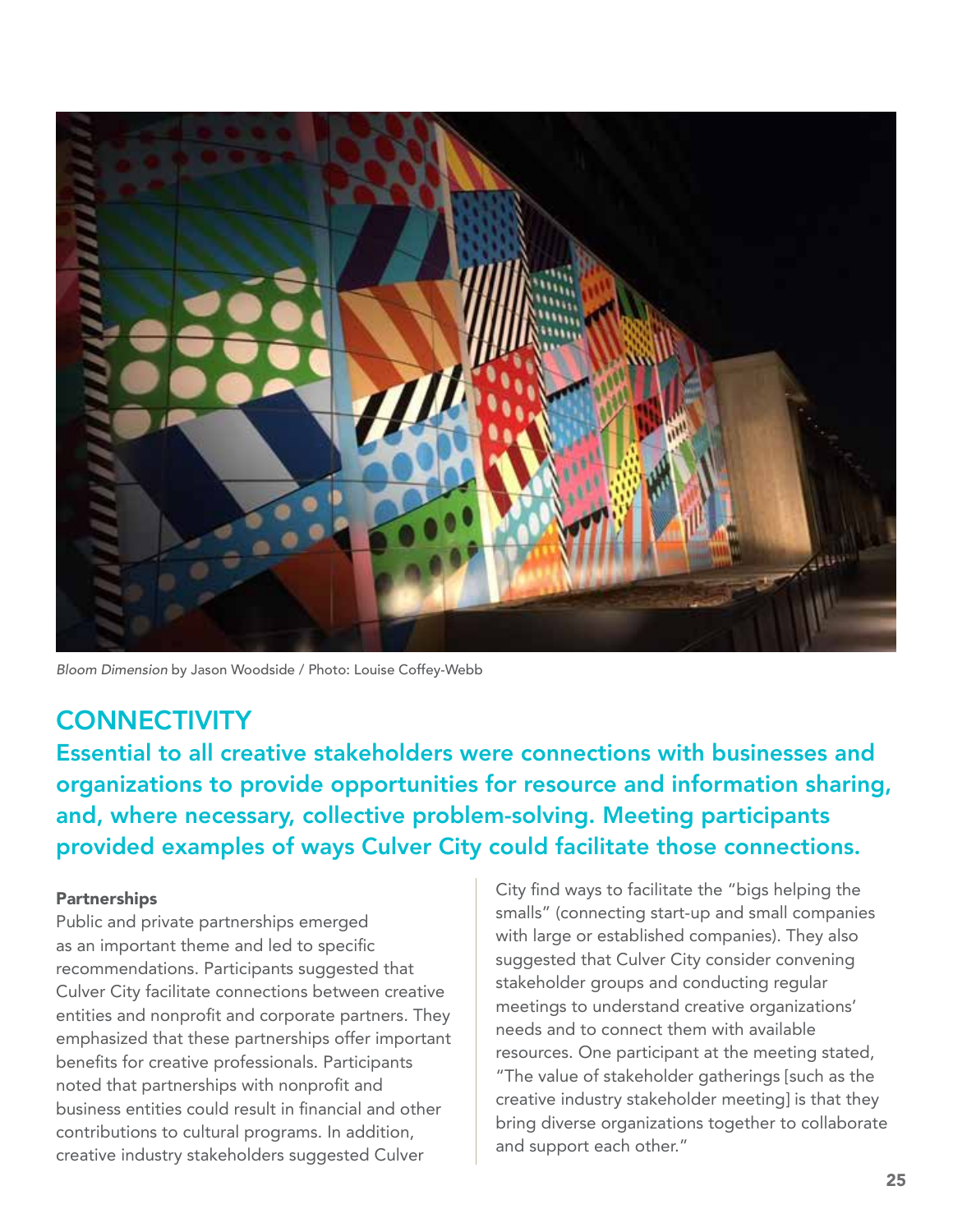# **OPPORTUNITY** Business and financial opportunities were important supports for creative industries. Examples include:

#### Marketing and Public Relations

An important need identified by several creative industry representatives was marketing and public relations. Their recommendation aligned with City planning reports that noted, despite Culver City's success in expanding arts and culture institutions, the City suffers from limited name recognition as an arts destination. To that end, participants recommended creating a unified brand for creative industries. According to the industry stakeholders, building and communicating a brand might be accomplished in the following ways:

• Hiring a marketing and public relations or community relations professional to assist individual creative organizations, or a collective of organizations create and market their brand to raise awareness about the value of Culver City's creative industries.

• Updating the Culver City website to match the vibrancy of the cultural and creative offerings and to connect visitors to cultural activities. Participants suggested that the website contain a calendar of events or a community board of cultural and creative activities.

• Developing partnerships with local publications and travel publications to advertise cultural events, encourage tourism, and increase awareness of Culver City's cultural industries.

• Using social media (e.g., Twitter, Instagram) to highlight creative and cultural activities, using the hashtag #CULVERCREATES.

• Creating a speaker's bureau to identify and encourage spokespersons and ambassadors for creative industries and to raise awareness about public art, historical buildings, and Culver City architecture (e.g., Culver Hotel, Ivy Substation, and the Citizen Building).

#### Funding and Financial Support

Small nonprofit organizations and groups emphasized the need for financial support. Stakeholders at the meeting suggested enhancing the role of the Culver City Arts Foundation, the Cultural Affairs Commission and growing the annual arts program. They noted that the City's Art in Public Places Program (APPP) should continue to provide funding to support art and cultural offerings. Participants suggested that Culver City create or support an entity to help manage, fundraise, and develop boards for nonprofit organizations.

Members from small for-profit and nonprofit organizations also recommended that Culver City offer subsidies for rent and find ways to promote institutional support. The meeting participants asked that commercial developers and corporations be encouraged to support cultural programs and invest in public arts. For example, if Culver City can encourage corporations to provide support and funding voluntarily for creative and cultural organizations, the funding would contribute to the organizations' sustained work. Creative industries stakeholders spoke to opportunities for new and expanding companies in Culver City to fund arts and culture. The growing presence of major corporations presents opportunities to attract private funding for creative endeavors, especially if Culver City can continue to work with the development community to integrate public art into major projects both voluntarily and through existing requirements.

These recommendations highlight important opportunities to strengthen the creative and cultural ecosystem of Culver City. Support of these creative industries will allow them to continue to make a significant contribution to the city's economy.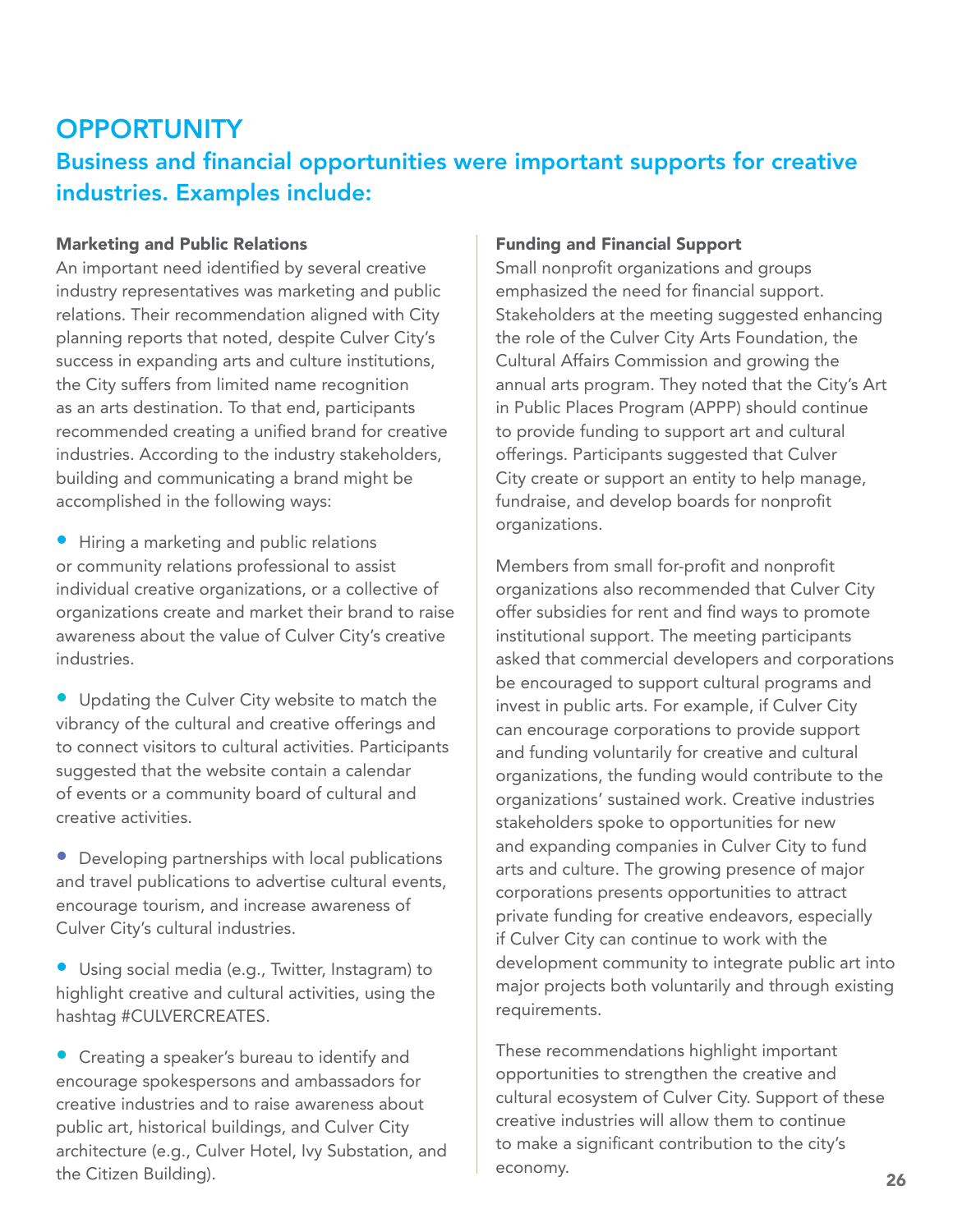ALIGNMENT WITH OTHER CULVER CITY PLANNING EFFORTS The feedback provided by the creative industries stakeholders was in many instances consistent with the outcomes of other Culver City planning efforts. It should be noted that the findings from this process were consistent with one of the City's strategic priorities – strengthening revenues for Culver City.

The presence and importance of arts and cultural institutions that contribute to Culver City's creative and innovative ecosystem were also highlighted in the Culver City Economic Development Implementation Plan (EDIP) $^3$  . The EDIP identifies Culver City's creative economy as a primary economic engine as evidenced by the high concentration of entertainment and digital media companies. These companies account for the fastest growing and most significant contributor to the economy. Also highlighted in the EDIP was the influence of Culver City's creative industries that expand the cultural reach of the city to attract visitors and increase awareness of cultural and artistic offerings.

In addition to the contributions of creative industries, participants spoke to the impact of issues addressed by the EDIP. For example, transportation was a common theme that emerged during the meeting. Participants described how changing mobility, traffic congestion, greater density and parking challenges affected creative industries. They also spoke about challenges created by poor pedestrian and bicycle infrastructures.

Of note, participants articulated the impact of a housing imbalance and how shrinking affordable housing options are displacing artists, and other members of the creative community. Participants also emphasized the importance of maintaining a balance between addressing the needs of developers and facilitating the continued contributions of creative entities to the economic ecosystem of Culver City.

Many of the recommendations from the creative industries stakeholders were consistent with those from the EDIP and from Culver City's strategic plan. For example, the EDIP highlighted connectivity, and suggests that Culver City support and retain design, architecture and engineering businesses by convening stakeholder groups and conducting meetings to understand business needs. The Culver City Strategic Plan, the EDIP and the creative industries stakeholders spoke to the importance of facilitating partnerships, especially between larger corporations and smaller creative businesses and organizations.

Access might be facilitated through City efforts to assist organizations find or retain space to reduce the burden of rising commercial lease costs, a suggestion from both the meeting participants and included in the EDIP. Both stakeholders and the EDIP suggested the City continue to support creative industries by making additional investments in internships, apprenticeships, and workforce development for individuals working in, or interested in working in creative industries.

Finally, stakeholders, the EDIP, and the City's strategic plan emphasized the importance of **opportunity**—financial support for arts organizations through fundraising, direct contributions, or contributions to a trust or foundation that supports arts organizations, as a way of continuing to support creative organizations and contributing to their growth.

<sup>&</sup>lt;sup>3</sup> Developed for Culver City by Strategic Economics, the Economic Development Implementation Plan guides the City's economic development strategies.